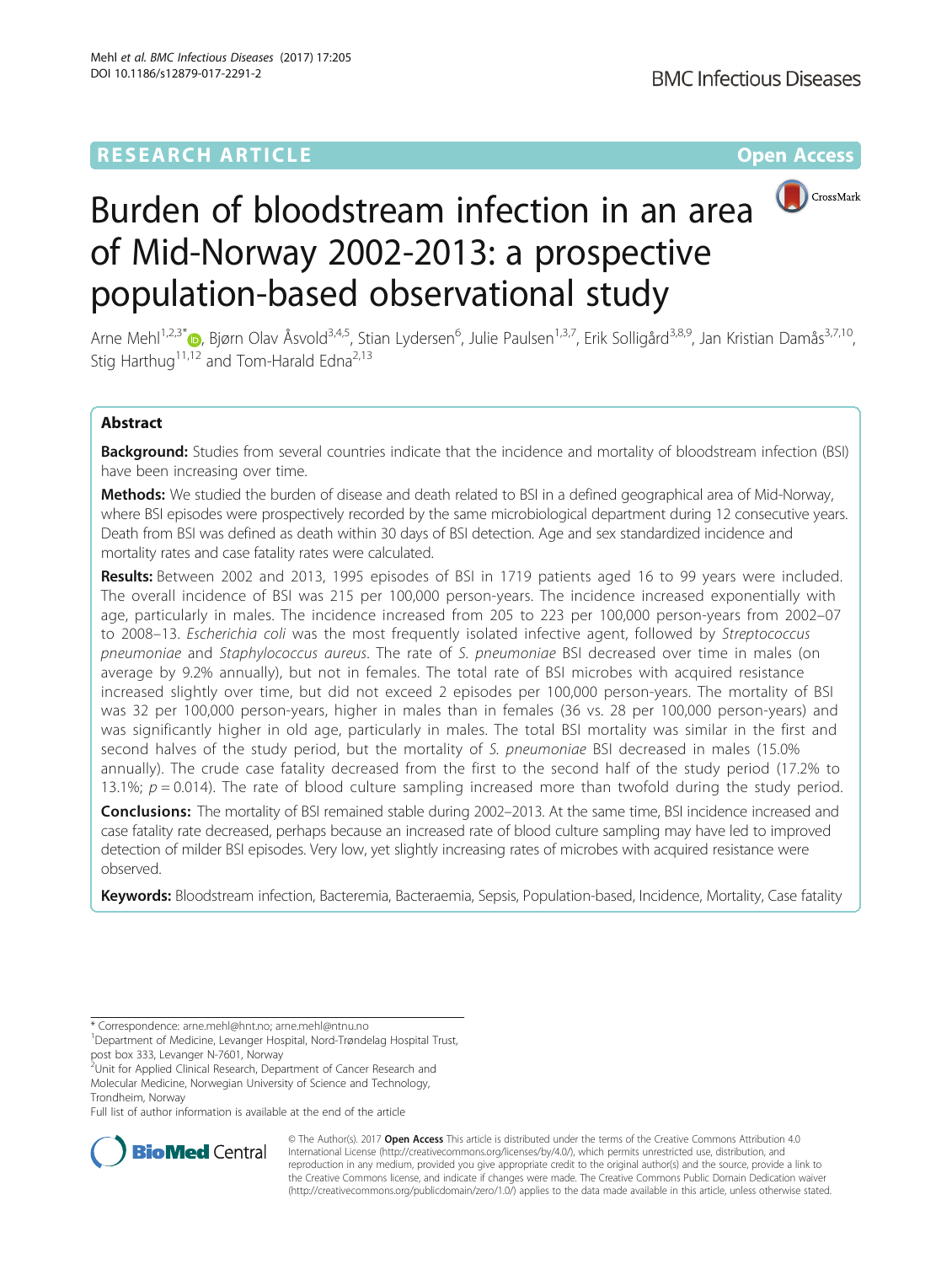## <span id="page-1-0"></span>Background

Bloodstream infection (BSI) contributes substantially to morbidity and mortality worldwide [[1](#page-12-0)]. The annual incidence has been reported between 80 and 257 per 100,000 person-years [[2](#page-12-0)–[9](#page-12-0)]. In Europe, the annual number of BSI episodes and deaths associated with BSI has been estimated at 1.2 million and 157,000, respectively. The corresponding numbers of hospital-acquired BSIs were found to be 240,000 episodes and 29,000 deaths [[1\]](#page-12-0). Most studies report increasing incidence rates [\[5, 6](#page-12-0), [8](#page-12-0)], but a decreasing rate has also been described [\[10\]](#page-12-0).

The burden of BSI includes mortality as well as incidence, but few studies have reported both [\[1](#page-12-0), [3](#page-12-0), [6](#page-12-0)]. Monitoring the burden of BSI is important for reasons of resource allocation and for evaluating prevention and treatment strategies [\[11\]](#page-12-0). As the proportion of elderly people, more prone to infections, is increasing [[12](#page-12-0), [13](#page-12-0)], knowledge about their burden of severe infections is of particular importance. Growing antimicrobial resistance worldwide, associated with increased mortality [\[14, 15](#page-12-0)], make surveillance of BSI microbes and antimicrobial resistance essential. As different prevention and treatment

Table 1 Incidence of bloodstream infection (BSI) stratified by sex in an area of Mid-Norway 2002-2013. Number of episodes and observed and standardized incidence rates, allover and in various subgroups, are shown

| Group of BSI                    | Total |                                                 |                                        |            | Females                                       |                                           |            | Males                                         |                                           |  |
|---------------------------------|-------|-------------------------------------------------|----------------------------------------|------------|-----------------------------------------------|-------------------------------------------|------------|-----------------------------------------------|-------------------------------------------|--|
|                                 | n     | Observed BSI<br>rate <sup>a</sup><br>(95% C.I.) | Age and sex<br>standar- dized<br>rateb | $\sqrt{n}$ | Observed BSI<br>rate <sup>a</sup><br>(95% CI) | Age<br>standar-dized<br>rate <sup>c</sup> | $\sqrt{n}$ | Observed<br>BSI rate <sup>a</sup><br>(95% CI) | Age<br>standar-<br>dizedrate <sup>d</sup> |  |
| All BSIs                        |       | 1995 232 (222-242)                              | 215                                    | 961        | 221 (208-236)                                 | 209                                       |            | 1034 242 (228-258)                            | 222                                       |  |
| Age <sup>e</sup>                |       |                                                 |                                        |            |                                               |                                           |            |                                               |                                           |  |
| 16-64 years                     | 578   | 84 (78-92)                                      | 82                                     |            | 284 84 (75-94)                                | 83                                        | 294        | 84 (75-95)                                    | 82                                        |  |
| 65-79 years                     | 692   | 564 (523-607)                                   | 555                                    |            | 306 477 (425-534)                             | 473                                       | 386        | 658 (594-727)                                 | 646                                       |  |
| $\geq$ 80 years                 | 725   | 1379 (1280-1483)                                | 1373                                   | 371        | 1122 (1011-1242)                              | 1126                                      | 354        | 1813 (1629-2012) 1826                         |                                           |  |
| Place of acquisition            |       |                                                 |                                        |            |                                               |                                           |            |                                               |                                           |  |
| CA-BSI                          | 934   | 109 (102-116)                                   | 102                                    |            | 502 116 (106-126)                             | 110                                       | 432        | $101(92 - 111)$                               | 94                                        |  |
| <b>HCA-BSI</b>                  | 787   | 91 (85-98)                                      | 85                                     |            | 356 82 (74-91)                                | 78                                        | 431        | 101 (92-111)                                  | 91                                        |  |
| HA-BSI                          | 274   | $32(28-36)$                                     | 30                                     |            | 103 24 (19-29)                                | 23                                        | 171        | 40 (34-47)                                    | 37                                        |  |
| Infection focus                 |       |                                                 |                                        |            |                                               |                                           |            |                                               |                                           |  |
| Urinary tract                   | 752   | 87 (81-94)                                      | 81                                     | 429        | 99 (90-109)                                   | 94                                        | 323        | 76 (68-84)                                    | 68                                        |  |
| Lungs                           | 331   | 38 (34-43)                                      | 36                                     | 142        | 33 (28-39)                                    | 31                                        | 189        | 44 (38-51)                                    | 41                                        |  |
| Biliary tract                   | 220   | $26(22-29)$                                     | 24                                     | 93         | $21(17-26)$                                   | 21                                        | 127        | $30(25-35)$                                   | 27                                        |  |
| Gastrointestinal tract          | 101   | $12(10-14)$                                     | 11                                     | 44         | $10(7-14)$                                    | 9.8                                       | 57         | $13(10-17)$                                   | 13                                        |  |
| Skin or soft tissue             | 143   | $17(14-20)$                                     | 16                                     | 61         | $14(11-18)$                                   | 13                                        | 82         | $19(15-24)$                                   | 18                                        |  |
| Other                           | 247   | $29(25-33)$                                     | 27                                     | 104        | 24 (20-29)                                    | 23                                        | 143        | 34 (28-39)                                    | 31                                        |  |
| Unknown                         | 201   | $23(20-27)$                                     | 22                                     | 88         | $20(16-25)$                                   | 19                                        | 113        | $26(22-32)$                                   | 24                                        |  |
| Microbe group                   |       |                                                 |                                        |            |                                               |                                           |            |                                               |                                           |  |
| Gram-negative BSI               | 1133  | 132 (124-140)                                   | 123                                    | 616        | 142 (131-154)                                 | 135                                       | 517        | $121(111 - 132)$                              | 110                                       |  |
| Gram-positive BSI               | 777   | 90 (84 to 97)                                   | 85                                     | 310        | 71 (64-80)                                    | 68                                        | 467        | 109 (100-120)                                 | 101                                       |  |
| Polymicrobial or fungal BSI 85  |       | $10(8-12)$                                      | 9                                      | 35         | $8(6-11)$                                     | 8                                         | 50         | $12(8-15)$                                    | 11                                        |  |
| Microbes (the four most common) |       |                                                 |                                        |            |                                               |                                           |            |                                               |                                           |  |
| Escherichia coli                | 686   | 80 (74-86)                                      | 74                                     | 421        | 97 (88-107)                                   | 93                                        | 265        | $62(55 - 70)$                                 | 56                                        |  |
| Streptococcuspneumoniae         | 226   | $26(23-30)$                                     | 25                                     | 109        | $25(21-30)$                                   | 24                                        | 117        | $27(23-33)$                                   | 25                                        |  |
| Staphylococcusaureus            | 218   | $25(22-29)$                                     | 24                                     | 75         | $17(14-22)$                                   | 16                                        | 143        | 34 (28-39)                                    | 31                                        |  |
| Klebsiella spp.                 | 134   | $16(13-18)$                                     | 14                                     | 65         | $15(12-19)$                                   | 14                                        | 69         | $16(13-20)$                                   | 15                                        |  |

<sup>a</sup>BSI episodes per 100,000 person-years (totally 860,630 person-years in individuals ≥16 years, 426, 517 in males, 434,113 in females)<br><sup>b</sup>roales and females standardized to the age distribution of the male and female pop

<sup>b</sup>males and females standardized to the age distribution of the male and female population of Norway 2010, respectively

<sup>c</sup>standardized to the age distribution of females in Norway 2010

d standardized to the age distribution of males in Norway 2010

e<br>Person-years in the three age groups were: 16–64 years: males 348,342; females 336,950; 65–79 years: males 58,645; females 64,100; ≥80 years: males 19,530 females 33,063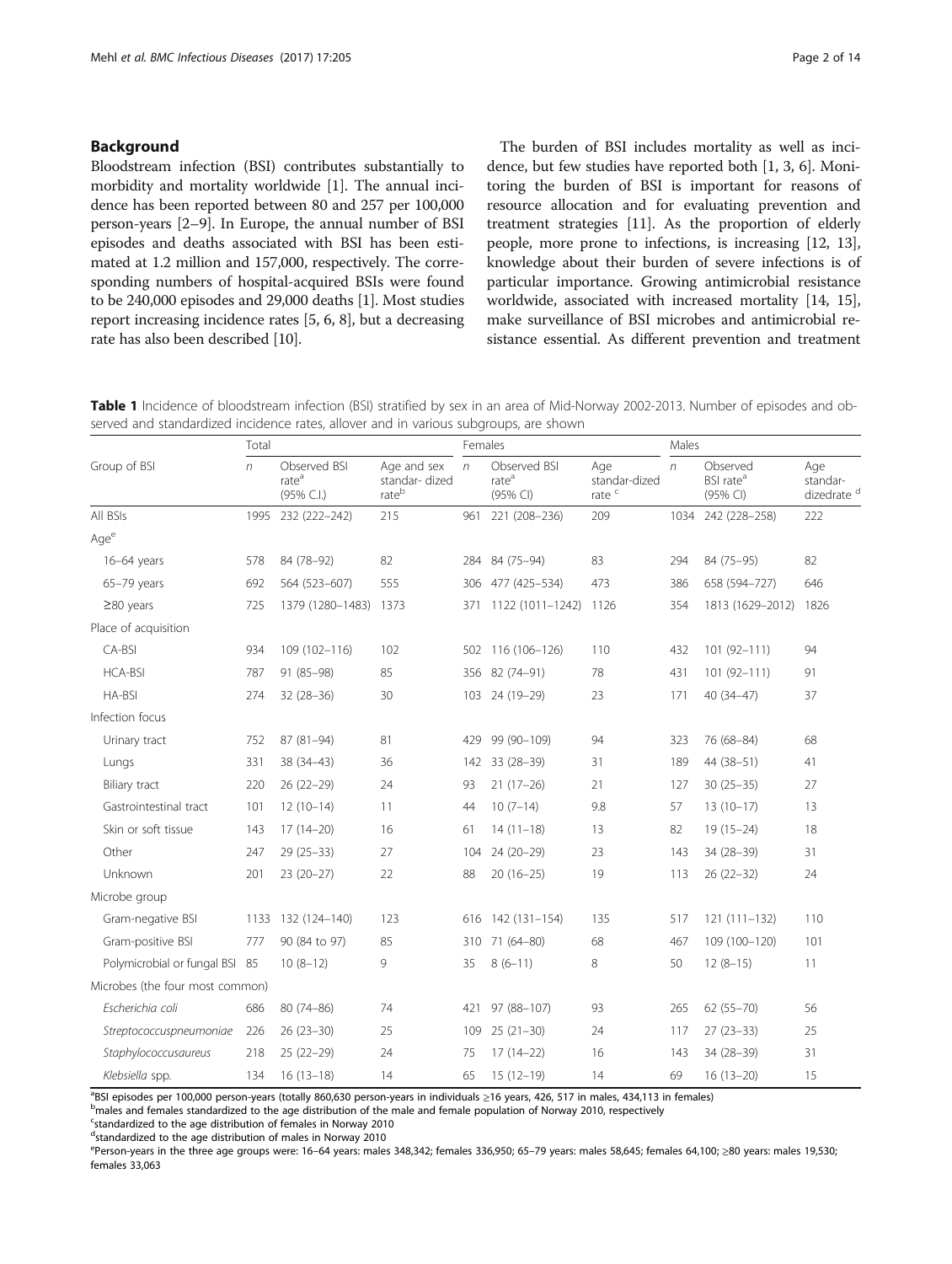<span id="page-2-0"></span>strategies are needed (vaccination programs, antibiotic regimens, and infection control measures), it is necessary to separately survey community acquired, health careassociated, and hospital acquired BSIs [[16](#page-12-0), [17\]](#page-12-0).

We conducted a prospective study within an area of Mid-Norway to assess the BSI incidence and mortality, with emphasis on age and sex differences and time trends.

#### Methods

As part of the Mid-Norway Sepsis Study we prospectively recorded episodes of BSI in patients aged 16 years or older admitted to Levanger Hospital between January 1, 2002 and December 31, 2013. This BSI cohort or parts of it have previously been used in studies on other aspects of BSI [[18](#page-12-0)–[20](#page-12-0)], and two studies, describing BSIs with Staphylococcus aureus 1995–2011 [\[21\]](#page-12-0) and Streptococcus pneumoniae 1993–2011 [\[22\]](#page-12-0), have included the respective bacterial species from the current cohort. Levanger Hospital is one of two hospitals in Nord-Trøndelag County. The hospital is an emergency hospital serving the population in a defined geographical area of 10 municipalities, with 68,491 inhabitants aged 16 years and above at the start of the study, and 75,858 at the end of the study. Population data of the ten municipalities around Levanger Hospital for every year between 2002 and 2013, with age and sex distribution, was obtained from Statistics Norway.

The microbiology laboratory at Levanger Hospital exclusively provided all microbiology services in Nord-Trøndelag County. Patients hospitalized with BSI were identified and prospectively registered at the microbiology laboratory. For each BSI, a registration form was completed by the responsible physician. The main investigator, two subordinate doctors and three research nurses reviewed the patients' records to verify the data and record additional variables. Blood cultures were performed in BACTEC 9240 Vacutainer Culture Bottles (Becton Dickinson Diagnostic Instrument Systems, Sparks, MD) [\[23](#page-12-0)], which in 2010 was replaced by BACTEC FX. The volume of blood drawn was the same during the study period. A blood culture set consisted of one aerobic and one anaerobic BACTEC bottle obtained from a single draw. If a second draw was taken simultaneously from another site, one aerobic bottle was used. Isolates were identified using standard methods [\[24](#page-12-0)]. Antimicrobial susceptibility testing was performed by the disc diffusion method (Neo-Sensitabs, Rosco Diagnostica, Taastrup, Denmark). The microbiology laboratory at Levanger Hospital is ISO 15189 accredited.

An episode of BSI was defined by growth of one or more microbes from blood culture combined with clinical evidence of systemic infection [\[25\]](#page-12-0). A new BSI episode with the same microbe in the same patient was recorded if an interval of at least 30 days had passed without signs of infection since an earlier episode [[26](#page-12-0)]. If more than one organism was isolated from one or more blood cultures

within a 72-h period, the BSI episode was classified as polymicrobial. One positive blood culture for organisms regarded as etiological agents was the requirement for inclusion. For coagulase-negative staphylococci, alphahemolytic streptococci, or other possible skin contaminants, at least two identical isolates from separate venipunctures were required.

The BSI episodes were classified as hospital-acquired (HA), health care-associated (HCA) or community acquired (CA) [\[16](#page-12-0), [17](#page-12-0)]. HA-BSI was diagnosed if the infection was detected >48 h after admission [[27](#page-12-0)]. Patients who during the 30 days prior to hospital admission had (1) been hospitalized two or more days or (2) had received intravenous therapy or wound care at home or (3) hemodialysis or chemotherapy at hospital visits or (4) were nursing home residents, were categorized as having HCA-BSI. CA-BSI was diagnosed if the infection was detected <48 h after admission and none of the criteria for HCA-BSI were fulfilled.

We defined death from BSI as death within 30 days of BSI detection. The patient administrative system at the hospital receives updated information on vital status from the national population register, and thus, information on

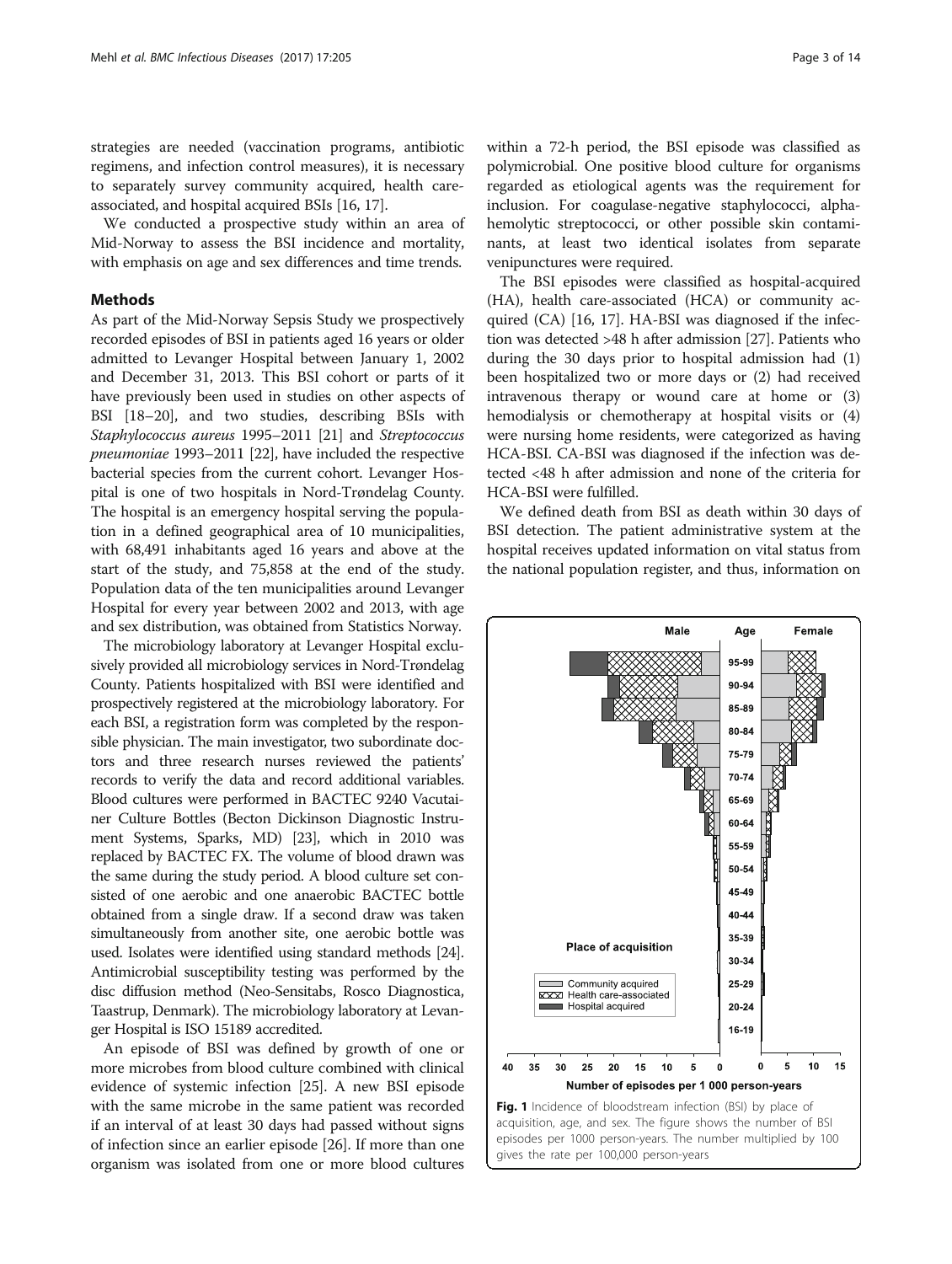<span id="page-3-0"></span>fatal outcome of BSI was complete even if the patient was discharged from hospital.

A urinary focus was assigned when the same microbe was isolated from urine and as well as from blood culture along with clinical signs/symptoms or risk factors for urinary infection, and no other source of infection was identified. A presumed pulmonary focus was diagnosed with clinical signs of lower respiratory infection accompanied by positive radiologic findings. Focus in the biliary tract was ascertained based on clinical, biochemical and radiological findings. Signs of infection along with focal growth of the same microbe as in blood culture were taken as a confirmation of infection in abdomen, skin, soft tissue or other sites. An unknown focus of infection was assigned when none of the criteria for ascertaining a focus were met.

## Statistical analyses

BSI included both first-time and repeat episodes [\[6, 7](#page-12-0)]. The mortality rate was calculated as the total number of deaths within 30 days of a diagnosis of BSI per 100,000 person-years. Incidence and mortality rates were calculated for the population between 16 and 99 years. Population data during 2002–13 (Statistics Norway), were used as denominators to calculate age-specific and sex-specific rates of BSI episodes and BSI related deaths. The incidence rate of HA-BSI was also reported as the number of patients with HA-BSI in a time period divided by the number of hospital bed-days in that same time period. Observed incidence and mortality rates were standardized to the age and sex distribution of the population of Norway 2010. Confidence intervals (CIs) of rates were

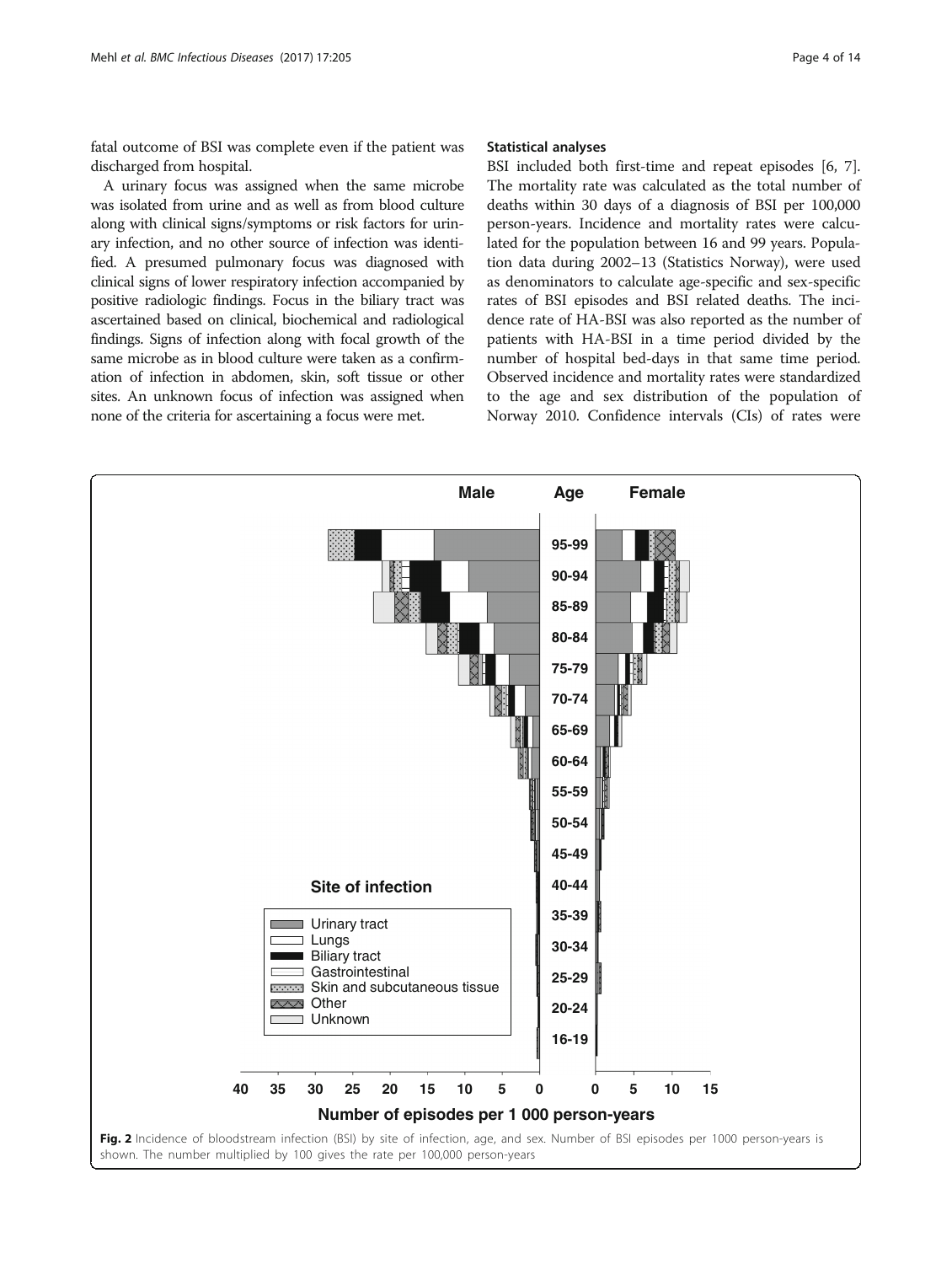<span id="page-4-0"></span>calculated based on assumed Poisson distribution. Poisson regression was used to assess time trends in BSI incidence and mortality rates (average rate ratio per calendar year), adjusted for age (in 5-year intervals) and stratified by sex.

The case fatality rate was defined as the total number of deaths within 30 days of diagnosed BSI episodes divided by the total number of BSI episodes. Confidence intervals were calculated using Wilson's approximation to the binominal distribution [[28\]](#page-12-0). Case fatality rates for two time periods were compared using chi-square test. Two-sided  $p$ -values <0.05 were considered significant and 95% confidence intervals (CI) have been reported where relevant. The analyses were performed using SPSS 22, Stata 13, and StatXact 9.

## Results

During the 12-year study period, a total of 1995 episodes of BSI occurred, 1034 in males and 961 in females, among 1719 individuals.

## Incidence rates allover and by sex and age

The overall incidence rate of BSI (first-time and repeat episodes) was 215 per 100,000 person-years (Table [1](#page-1-0)), and the rate was higher in males than in females (222 vs.

Male Female Age 95-99 90-94 85-89 80-84 75-79 70-74 65-69 60-64 55-59 50-54 45-49 40-44 35-39 Main microbe group 30-34 Gram-negatives 25-29 EXXXI Gram-positive Polymicrobial or fungi  $20 - 24$ 16-19 40 35  $30$ 25 20  $15$  $10$ 5  $\mathbf{0}$  $\mathbf 0$ 5 10 15 Number of episodes per 1 000 person-years Fig. 3 Incidence of bloodstream infection (BSI) by main microbe group, age, and sex. The figure shows the number of BSI episodes per 1000 person-years. The number multiplied by 100 gives the rate per 100,000 person-years

209 per 100,000 person-years). Age-specific BSI rates were substantially higher in males than in females, particularly in older age groups (Figs. [1,](#page-2-0) [2](#page-3-0) and 3; Additional file [1:](#page-11-0) Table S1). Whereas the incidence was similar for males and females 16–64 years (82 vs. 83 per 100,000 person- years), males had substantially higher incidence than females in the age group  $\geq 80$  years (1826 vs. 1126 per 100,000 person-years).

## Place of acquisition

The rates of CA-, HCA-, and HA-BSI were 102, 85, and 30 per 100,000 person-years, respectively (Table [1](#page-1-0)). HCA- and HA-BSIs constituted larger parts of the BSIs in men than in women, and HCA- and HA-BSI predominated among men in the oldest age groups (Fig. [1\)](#page-2-0). The total rate of HA-BSI was 38 per 100,000 hospital beddays (Additional file [1:](#page-11-0) Table S2).

#### Site of infection

The urinary tract was the predominant site of infection (no. of episodes per 100,000 person-years: 81 overall, 94 in females and 68 in males) (Table [1](#page-1-0)), followed by the lungs and the biliary tract. Rates of BSI from the urinary

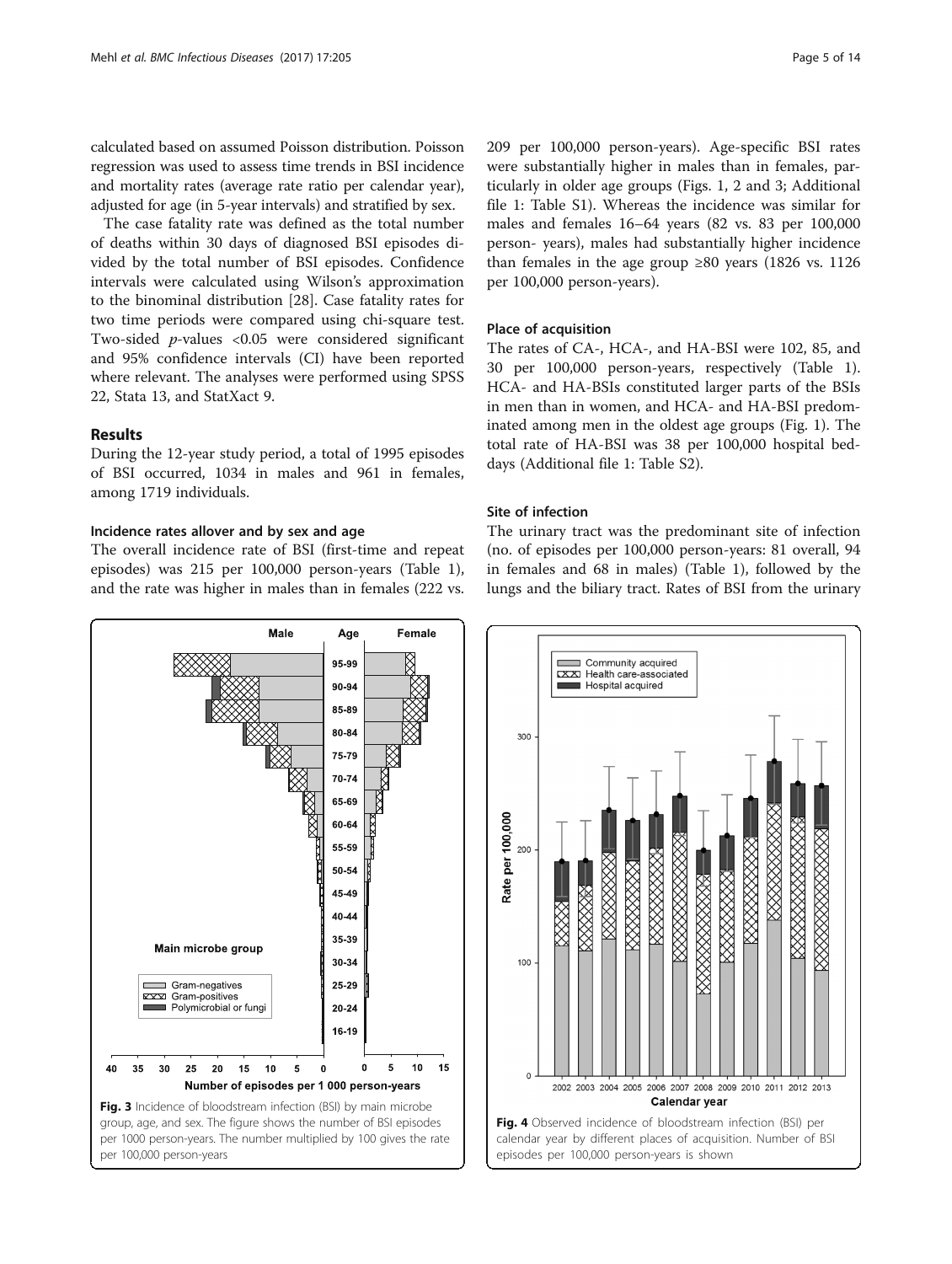tract, lungs, and biliary tract were higher in old age, particularly in males (Fig. [2](#page-3-0)).

#### Microbes

Gram-negative BSI was more common in females than in males (135 vs. 110 per 100,000 person-years) (Table [1](#page-1-0)), whereas Gram-positive BSI most often occurred in males (101 vs. 68 per 100,000 person-years). Escherichia coli was the most commonly isolated BSI microbe from all three places of acquisition and predominated in females (93 vs. 56 per 100,000 person-years) (Table [1](#page-1-0)). The second most common microbe was Streptococcus pneumoniae (25 episodes per 100,000 person-years), which was evenly distributed between the sexes and mainly occurred in CA-BSI. Staphylococcus aureus, close to S. pneumoniae in total rate (24 per 100,000 personyears), was mostly represented in HCA-BSI and was

#### Time trends in incidence

The observed incidence rate of BSI increased from 190 per 100,000 person-years in 2002 to 257 in 2013 (with a peak at 278 in 2011) (Fig. [4](#page-4-0); Additional file [1](#page-11-0): Table S3). Standardized incidence rates for two time periods, 2002- 2007 and 2008–2013, are shown in Table 2, and ageadjusted time trends in BSI rate by sex are shown in Table [3](#page-6-0). Overall, the incidence rate increased from 205 to 223 per 100,000 person-years from 2002–07 to 2008–13. The incidence rate increased on average by 2.8% annually in females but not significantly in males. HCA-BSIs increased from 72 to 96 per 100,000 person-years from 2002–07 to 2008–13. The HA-BSI rate, calculated as episodes per 100,000 hospital bed-days, increased from 36 to 40 (Additional file [1](#page-11-0): Table S4).

Table 2 Incidence of bloodstream infection (BSI) in two time periods in an area of Mid-Norway. Number of episodes and observed and standardized incidence rates are shown

|                                     | 2002-2007  |                                                     |                                                   | 2008-2013  |                                                     |                                                   |  |
|-------------------------------------|------------|-----------------------------------------------------|---------------------------------------------------|------------|-----------------------------------------------------|---------------------------------------------------|--|
| Group of BSI                        | $\sqrt{n}$ | Observed<br>incidence rate <sup>a</sup><br>(95% CI) | Age and sex<br>standardized<br>incidence<br>rateb | $\sqrt{n}$ | Observed<br>incidence rate <sup>a</sup><br>(95% CI) | Age and sex<br>standardized<br>incidence<br>rateb |  |
| All BSIs                            | 921        | 221(206-235)                                        | 205                                               | 1074       | 242 (228-257)                                       | 223                                               |  |
| Place of acquisition                |            |                                                     |                                                   |            |                                                     |                                                   |  |
| CA-BSI                              | 471        | 113 (103-123)                                       | 106                                               | 463        | $105(95 - 115)$                                     | 98                                                |  |
| <b>HCA-BSI</b>                      | 316        | 76 (68-84)                                          | 72                                                | 471        | $106(97-116)$                                       | 96                                                |  |
| HA-BSI                              | 134        | $32(27-38)$                                         | 30                                                | 140        | $32(27-37)$                                         | 29                                                |  |
| Infection focus                     |            |                                                     |                                                   |            |                                                     |                                                   |  |
| Urinary tract                       | 316        | 76 (68-84)                                          | 70                                                | 436        | 98 (89-108)                                         | 90                                                |  |
| Lungs                               | 169        | $40(35-47)$                                         | 38                                                | 162        | $37(31-43)$                                         | 34                                                |  |
| Biliary tract                       | 106        | $25(21-31)$                                         | 23                                                | 114        | $26(21-31)$                                         | 23                                                |  |
| Gastrointestinal tract              | 47         | $11(8-15)$                                          | 11                                                | 54         | $12(9-16)$                                          | 12                                                |  |
| Skin or soft tissue                 | 81         | $19(15-24)$                                         | 18                                                | 62         | $14(11-18)$                                         | 13                                                |  |
| Other                               | 108        | $25(21-31)$                                         | 24                                                | 139        | $31(26-37)$                                         | 30                                                |  |
| Unknown                             | 94         | $22(18-28)$                                         | 21                                                | 107        | 24 (20-29)                                          | 22                                                |  |
| Microbe group                       |            |                                                     |                                                   |            |                                                     |                                                   |  |
| Gram-negative BSI                   | 499        | 119 (109-130)                                       | 111                                               | 634        | 143 (132-155)                                       | 131                                               |  |
| Gram-positive BSI                   | 386        | 92 (83-102)                                         | 87                                                | 391        | 88 (80-97)                                          | 81                                                |  |
| Polymicrobial or fungal BSI         | 36         | $9(6-12)$                                           | 8                                                 | 49         | $11(8-15)$                                          | 10                                                |  |
| Microbes (the four most common) $c$ |            |                                                     |                                                   |            |                                                     |                                                   |  |
| Escherichia coli                    | 303        | 73 (65-81)                                          | 68                                                | 383        | 86 (78-96)                                          | 79                                                |  |
| Streptococcus pneumoniae            | 127        | $30(25 - 36)$                                       | 29                                                | 99         | $22(18-27)$                                         | 21                                                |  |
| Staphylococcus aureus               | 100        | 24 (19-29                                           | 22                                                | 118        | $27(22-32)$                                         | 25                                                |  |
| Klebsiella spp.                     | 47         | $11(8-15)$                                          | 10                                                | 88         | $20(16-24)$                                         | 18                                                |  |

apsil episodes per 100,000 person-years (417,682 person-years in 2002–2007; 442,948 person-years in 2008–2013)<br>Page and sex standardized to the nopulation of Nonuau 2010

b<sub>age and sex</sub> standardized to the population of Norway 2010

<sup>c</sup>less common BSI microbes are listed in Additional file [1](#page-11-0): Table S5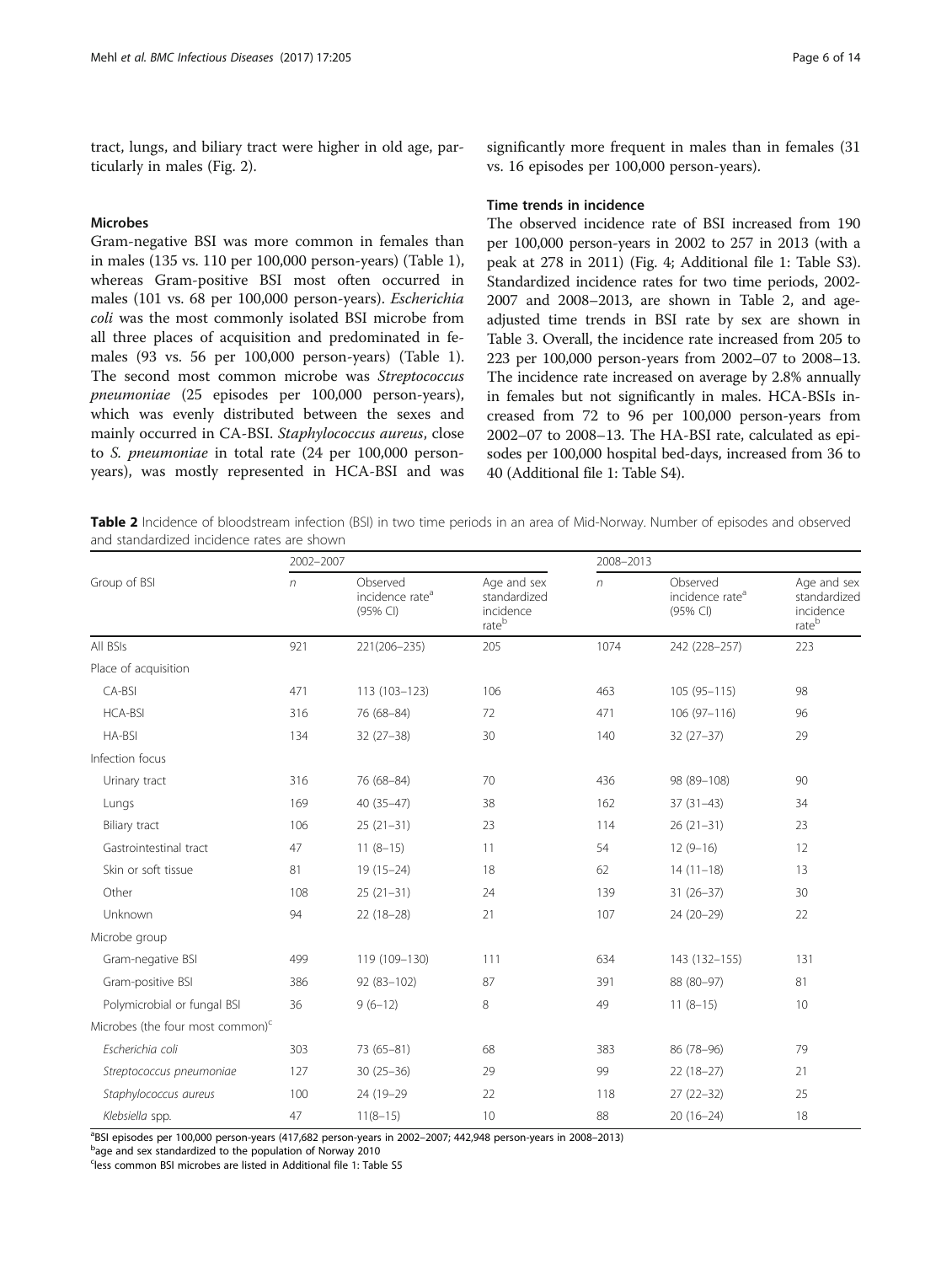|                                 | Females                   |            | Males                     |            |  |
|---------------------------------|---------------------------|------------|---------------------------|------------|--|
|                                 | BSI rate ratio (95% CI)   | $p$ -value | BSI rate ratio (95% CI)   | $p$ -value |  |
| BSI, allover                    | 1.028 (1.010-1.047)       | 0.003      | 1.011(0.993-1.029)        | 0.22       |  |
| Place of acquisition            |                           |            |                           |            |  |
| Community acquired              | 0.998 (0.973-1.024)       | 0.88       | 0.976 (0.950-1.004)       | 0.09       |  |
| Health care-associated          | 1.080 (1.047-1.114)       | < 0.001    | 1.053 (1.024-1.083)       | < 0.001    |  |
| Hospital acquired               | 1.009 (0.954-1.067)       | 0.76       | 0.999 (0.956-1.043)       | 0.96       |  |
| Infection focus                 |                           |            |                           |            |  |
| Urinary tract                   | 1.056 (1.027-1.086)       | < 0.001    | 1.041 (1.008-1.075)       | 0.013      |  |
| Lungs                           | 1.021 (0.974-1.071)       | 0.39       | $0.969(0.930 - 1.010)$    | 0.14       |  |
| Biliary tract                   | 1.017 (0.959-1.079)       | 0.57       | $0.993(0.944 - 1.045)$    | 0.80       |  |
| Gastrointestinal tract          | 1.017 (0.933-1.108)       | 0.70       | 1.052 (0.975-1.136)       | 0.19       |  |
| Skin or soft tissue             | $0.934(0.868 - 1.005)$    | 0.069      | $0.979(0.920 - 1.042)$    | 0.51       |  |
| Other                           | 0.989 (0.935-1.045)       | 0.69       | 1.040 (0.991-1.091)       | 0.11       |  |
| Unknown                         | 1.043 (0.981-1.109)       | 0.17       | $0.987(0.935 - 1.041)$    | 0.64       |  |
| Microbe group                   |                           |            |                           |            |  |
| Gram-negative BSI               | 1.043 (1.019-1.068)       | < 0.001    | 1.020 (0.995-1.046)       | 0.12       |  |
| Gram-positive BSI               | $0.997$ $(0.966 - 1.030)$ | 0.87       | $0.993(0.968 - 1.020)$    | 0.62       |  |
| Polymicrobial or fungal BSI     | 1.031 (0.936-1.135)       | 0.54       | 1.095 (1.007-1.190)       | 0.034      |  |
| Microbes (the four most common) |                           |            |                           |            |  |
| Escherichia coli                | 1.044 (1.015-1.073)       | 0.003      | 1.002 (0.967-1.037)       | 0.92       |  |
| Streptococcus pneumoniae        | 1.007 (0.954-1.063)       | 0.80       | $0.908$ $(0.860 - 0.958)$ | < 0.001    |  |
| Staphylococcus aureus           | 0.988 (0.926-1.055)       | 0.73       | 1.032 (0.984-1.082)       | 0.20       |  |
| Klebsiella spp.                 | 1.136 (1.053-1.224)       | 0.001      | 1.094 (1.020-1.175)       | 0.012      |  |

<span id="page-6-0"></span>Table 3 Age-adjusted time trends in bloodstream infection (BSI) incidence stratified by sex. The table shows BSI rate ratios per calendar year by Poisson regression

BSIs from the urinary tract increased from 70 to 90 per 100,000 person-years. Gram-negative BSI increased from 111 to 131 per 100,000 person-years, most evident for E. coli (68 to 79 per 100,000 person-years) and Klebsiella spp. (10 to 18 per 100,000 person-years). Polymicrobial or fungal BSI increased from 8 to 10 per 100,000 personyears, whereas Streptococcus pneumoniae BSI decreased from 29 to 21 per 100,000 person years. The rate of Pseudomonas aeruginosa BSI was fairly stable (6.7 to 5.8 per 100,000 person-years), while the rate of candida BSI increased slightly over time (1.4 to 2.3 in the first and second period, respectively) (Additional file [1:](#page-11-0) Table S5).

#### BSI microbes with acquired drug resistance

The rate of BSI microbes with acquired drug resistance (ADR) was very low but it increased slightly over time in our population (Additional file [1](#page-11-0): Table S5). In the first and second time period, the total rates of ADR microbes were 0.6 and 2.0 per 100,000 person-years. Methicillinresistant S. aureus (MRSA) contributed 0 and 0.2 per 100,000 person-years, penicillin-non-susceptible pneumococci (PNSP) 0 and 0.4 per 100,000 person-years, and Enterobacteriaceae producing extended spectrum betalactamase (ESBL-E) 0.6 and 1.4 per 100,000 person-years in the first and second time period, respectively.

## BSI mortality

Death within 30 days occurred in 299 of the BSI episodes, 172 in males and 127 in females. The overall mortality rate of BSI was 32 per 100,000 person-years (Table [4\)](#page-7-0). The mortality rate was higher in males than in females (36 vs. 28 per 100,000 person-years) and increased more with age in males than in females (Fig. [5](#page-8-0); Additional file [1:](#page-11-0) Table S6). The mortality rate was 35 and 29 per 100,000 personyears in 2002-07 and 2008-13, respectively (Table [5](#page-9-0)), but no significant age-adjusted annual change was observed (Table [6](#page-10-0)). Among subgroups of BSI, the mortality rate of HCA-BSI increased in females (7.4% annually), and the mortality rate of BSI from the urinary tract increased in males (11.4% annually). The mortality rate of BSI from pulmonary infection decreased from 10.4 to 5.7 per 100,000 person-years (annually by 9.0% in males). For Streptococcus pneumoniae BSI, the mortality rate decreased from 4.8 to 1.9 per 100,000 person-years, with an average annual decrease of 15.0% in males.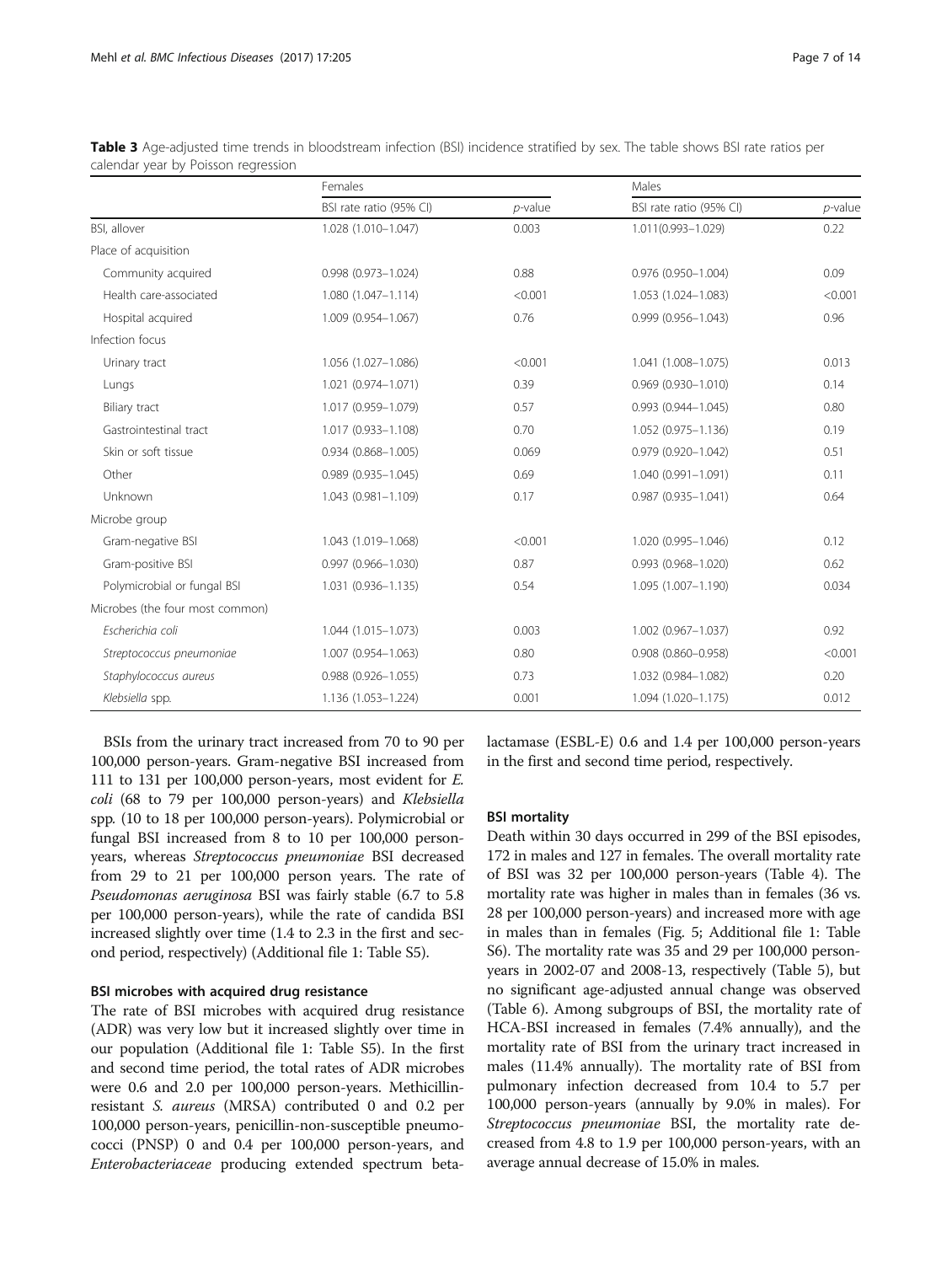|                                 | Total |                                                       |                                                             |                | Females                                             |                                         |    | Males                                               |                                         |  |
|---------------------------------|-------|-------------------------------------------------------|-------------------------------------------------------------|----------------|-----------------------------------------------------|-----------------------------------------|----|-----------------------------------------------------|-----------------------------------------|--|
| Group of BSI                    | n     | Observed<br>mortality rate <sup>a</sup><br>(95% C.I.) | Age and sex<br>standar-dized<br>mortality rate <sup>b</sup> | $\sqrt{n}$     | Observed<br>mortality rate <sup>a</sup><br>(95% CI) | Age standar-<br>dized rate <sup>c</sup> | n  | Observed<br>mortality rate <sup>a</sup><br>(95% CI) | Age standar-<br>dized rate <sup>d</sup> |  |
| All BSIs                        |       | 299 35 (31-39)                                        | 32                                                          |                | 127 29 (24-35)                                      | 28                                      |    | 172 40 (35-47)                                      | 36                                      |  |
| Place of acquisition            |       |                                                       |                                                             |                |                                                     |                                         |    |                                                     |                                         |  |
| CA-BSI                          | 85    | $10(8-12)$                                            | 9                                                           | 42             | $10(7-13)$                                          | 9                                       | 43 | $10(7-14)$                                          | 9                                       |  |
| <b>HCA-BSI</b>                  | 163   | $19(16-22)$                                           | 18                                                          | 65             | $15(12-19)$                                         | 14                                      | 98 | 23 (19-28)                                          | 22                                      |  |
| HA-BSI                          | 51    | $6(4-8)$                                              | 6                                                           | 20             | $5(3-7)$                                            | 4                                       | 31 | $7(5-10)$                                           | $\overline{7}$                          |  |
| Infection focus                 |       |                                                       |                                                             |                |                                                     |                                         |    |                                                     |                                         |  |
| Urinary tract                   | 63    | $7(6-9)$                                              | 7                                                           | 31             | $7(5-10)$                                           | 7                                       | 32 | $8(5-11)$                                           | 7                                       |  |
| Lungs                           | 75    | $9(7-11)$                                             | 8                                                           | 25             | $6(4-9)$                                            | 6                                       | 50 | $12(9-15)$                                          | 11                                      |  |
| Biliary tract                   | 15    | $2(1-3)$                                              | 1                                                           | $\overline{4}$ | $1(0-2)$                                            | 0.4                                     | 11 | $3(1-5)$                                            | 2                                       |  |
| Gastrointestinal tract          | 16    | $2(1-3)$                                              | $\overline{2}$                                              | 8              | $2(0-4)$                                            | $\overline{2}$                          | 8  | $2(0-3)$                                            | $\overline{2}$                          |  |
| Skin or soft tissue             | 34    | $4(3-6)$                                              | $\overline{4}$                                              | 12             | $3(1-5)$                                            | 3                                       | 22 | $5(3-8)$                                            | 5                                       |  |
| Other                           | 28    | $3(2-5)$                                              | 3                                                           | 14             | $3(2-5)$                                            | 3                                       | 14 | $3(2-5)$                                            | 3                                       |  |
| Unknown                         | 68    | $8(6-10)$                                             | $\overline{7}$                                              | 33             | $8(5-11)$                                           | $\overline{7}$                          | 35 | $8(6-11)$                                           | 8                                       |  |
| Microbe group                   |       |                                                       |                                                             |                |                                                     |                                         |    |                                                     |                                         |  |
| Gram-negative BSI               |       | 128 15 (12-18)                                        | 14                                                          | 64             | $15(11-19)$                                         | 14                                      | 64 | $15(12-19)$                                         | 14                                      |  |
| Gram-positive BSI               |       | 144 17 (14-20)                                        | 15                                                          | 48             | $11(8-15)$                                          | 11                                      | 96 | $23(18-27)$                                         | 20                                      |  |
| Polymicrobial or<br>fungal BSI  | 27    | $3(2-5)$                                              | 3                                                           | 15             | $3(2-6)$                                            | 3                                       | 12 | $3(1-5)$                                            | 3                                       |  |
| Microbes (the four most common) |       |                                                       |                                                             |                |                                                     |                                         |    |                                                     |                                         |  |
| Escherichia coli                | 59    | $7(5-9)$                                              | 6                                                           | 28             | $6(4-9)$                                            | 6                                       | 31 | $7(5-10)$                                           | 6                                       |  |
| Streptococcus pneumoniae        | 31    | $4(2-5)$                                              | 3                                                           | 10             | $2(1-4)$                                            | $\overline{2}$                          | 21 | $5(3-8)$                                            | 4                                       |  |
| Staphylococcus aureus           | 60    | $7(5-9)$                                              | 6                                                           | 25             | $6(4-9)$                                            | 5                                       | 35 | $8(6-11)$                                           | 7                                       |  |
| Klebsiella spp.                 | 20    | $2(1-4)$                                              | $\overline{2}$                                              | 12             | $3(1-5)$                                            | $\overline{2}$                          | 8  | $2(0.7-4)$                                          | $\overline{2}$                          |  |

<span id="page-7-0"></span>Table 4 Mortality of bloodstream infection (BSI) stratified by sex in an area of Mid-Norway 2002–2013. Number of deaths and observed and standardized mortality rates, allover and in various subgroups, are shown

<sup>a</sup>Deaths within 30 days of BSI episodes per 100,000 person-years (totally 860,630 person-

years in individuals <sup>≥</sup>16 years, 426,517 in males, 434,113 in females) <sup>b</sup>

<sup>b</sup>males and females standardized to the age distribution of the male and female population of Norway 2010, respectively

<sup>c</sup>standardized to the age distribution of females in Norway 2010

d standardized to the age distribution of males in Norway 2010

## Time trends in case fatality

Allover, the case fatality rate decreased from 17.2% to 13.1% ( $p = 0.014$ ) between 2002–07 and 2008–13, with similar decreases across the three places of acquisition. Among the specific infection foci, the case fatality rate of BSI from pulmonary infection decreased from 28% to 17% ( $p = 0.026$ ) (Additional file [1:](#page-11-0) Table S8).

## Time trends in blood culture sampling rate

The rate of blood culture sampling increased more than twofold from 2002 to 2013 (2189 to 4605 blood culture sets per 100,000 person-years), and the rate of BSI episodes per 100 blood culture sets decreased from 8.7 in 2002 to 5.6 in 2013 (Additional file [1](#page-11-0): Table S3). In the first (2002–07) and second (2008–13) halves of the study period, the average rates of blood culture sampling were 3062 and 3977 sets per 100,000 person-years, and the average rates of BSI episodes per 100 blood culture sets were 7.2 and 6.1, respectively (Additional file [1](#page-11-0): Table S9).

## **Discussion**

The present study provides information on the incidence and mortality of BSI in an area of Mid-Norway, overall, by age and sex, by time period, and for specific subgroups of BSI. The burden of BSI, in terms of both incidence and mortality, increased strongly with age, particularly in males. The incidence increased during the 12-year study period, and the increase was strongest in females, for HCA-BSI, and for urinary tract and Gram-negative BSIs. Over the same period, the mortality remained stable and case fatality rate decreased, possibly because an increased rate of blood culture sampling may have led to improved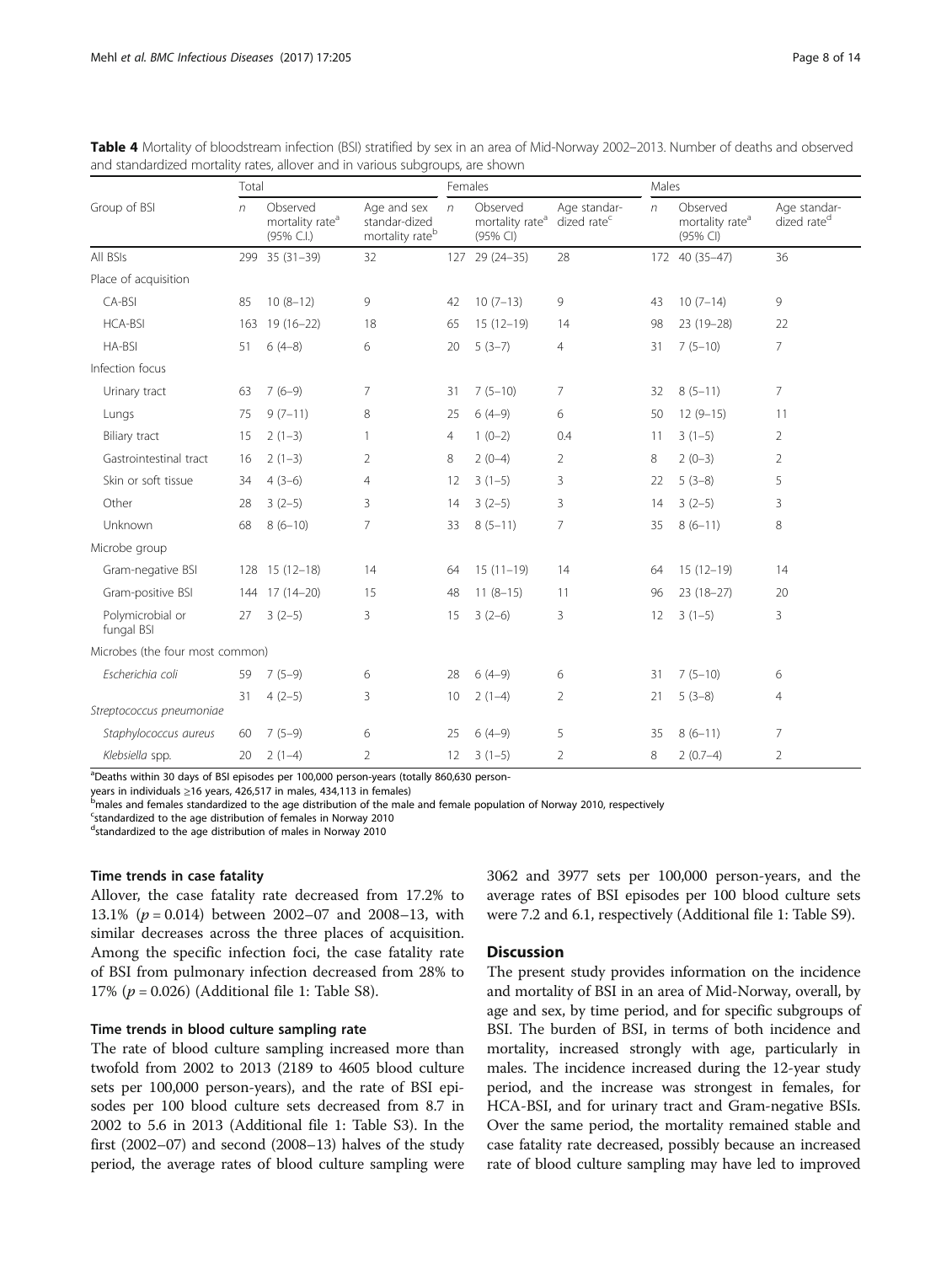<span id="page-8-0"></span>

detection of milder BSI episodes. A shift towards higher proportions of female sex, Gram-negative etiology, and urinary tract site may also have influenced the case fatality rate to some degree. In addition, earlier detection of sepsis and improved treatment may have had impact. Very low, yet slightly increasing rates of microbes with acquired resistance were observed.

To our knowledge, this is the first study estimating the overall burden of BSI in a Norwegian population. Incidence rates of invasive infections with single microbes have been reported [[29](#page-12-0)–[33](#page-12-0)], but no population-based study has focused on BSI as a whole. One previous study described the epidemiology of sepsis in Norway in 1999 [[34\]](#page-12-0), and two studies published more than 20 years ago [[26, 35\]](#page-12-0) described BSI incidence and mortality related to hospital admissions and bed-days, but did not include population statistics. Strengths of the present study include the prospective registration of BSIs within a welldefined source population. All patients with a BSI acquired outside hospital (CA- and HCA-BSI) in our geographical area were admitted to Levanger Hospital, and the blood cultures were handled at one microbiology laboratory. Some inhabitants in this area will likely have had BSI during stays at St Olav's Hospital, the closest university hospital, so that the true rate of HA-BSI in our area is slightly higher than is reported in this article. We did not exclude the very small number of episodes that occurred in persons who were visitors to the area, as a similar number of BSIs is likely to have occurred among inhabitants of our area being on travel elsewhere. Standardization for the age and sex distribution is representative for Norway 2010. Use of international population standards could have eased comparison between studies [[36, 37](#page-12-0)], but most studies in this field have used regional or national population standards [\[4](#page-12-0), [8](#page-12-0), [10](#page-12-0)].

The comparison of incidence and mortality rates of BSI between studies is challenging because of differences in the age groups included and in age- and sex distribution of populations [\[37](#page-12-0)], differences in the classification of place of acquisition [[8, 16](#page-12-0), [17, 38](#page-12-0)], and differences in the definition of incident episodes: first-time vs. total number of BSIs, and different time periods since last BSI required to define a new episode (after 30 days [\[26](#page-12-0)], 3 months [[6\]](#page-12-0), first episode in another calendar year [[36](#page-12-0), [37\]](#page-12-0), first episode during the study period [[4, 8](#page-12-0), [10\]](#page-12-0)). BSI can affect the same individual several times, and the episodes are most often independent of each other. To inform about the total burden of BSI, we chose to estimate the total rate of BSI rather than the first-time episodes only [[11](#page-12-0)]. Compared with our results, incidence rates  $(166–189$  $(166–189$  $(166–189$  per  $100,000$  person-years)  $[6–8]$  $[6–8]$  and mortality rates (22 per 100,000 person-years) [\[6](#page-12-0)] of BSI are somewhat lower in other studies that also included all BSI episodes. This difference is expected, as these studies also included children, who are generally at low risk of BSI.

An increase in BSI incidence over time have also been reported in Finland (from 147 to 168 per 100,000 person-years from 2004 to 2007) [[6\]](#page-12-0) and in Northern Denmark (from 120 to 201 per 100,000 person-years from 1992 to 2006) [\[8](#page-12-0)], although a study from Funen, Denmark,  $[10]$  $[10]$  of first-time BSI among people ≥16 years of age reported a decrease in BSI incidence from 254 to 199 per 100,000 person-years through 2000 to 2008. Similar to our findings, the increase in BSI incidence was accompanied by a decreasing case fatality rate in Denmark (22.7% to 20.6%) [\[8](#page-12-0)], but not in Finland (12.6% to 13.2%) [[6](#page-12-0)]. At the same time, we observed a relatively stable mortality rate of BSI, as has also been reported in Finland [[6\]](#page-12-0). The combination of increased incidence, reduced case fatality, and stable mortality may be explained by improvements in the detection of milder, less fatal BSI episodes. In support of that explanation, we and others (5, 10) have observed increasing rates of blood culture sampling over time, and the number of BSI episodes per 100 blood culture sets decreased with time in our study as was found in Funen, Denmark [\[10](#page-12-0)], though not in Northern Denmark or in Finland [[5, 8](#page-12-0)].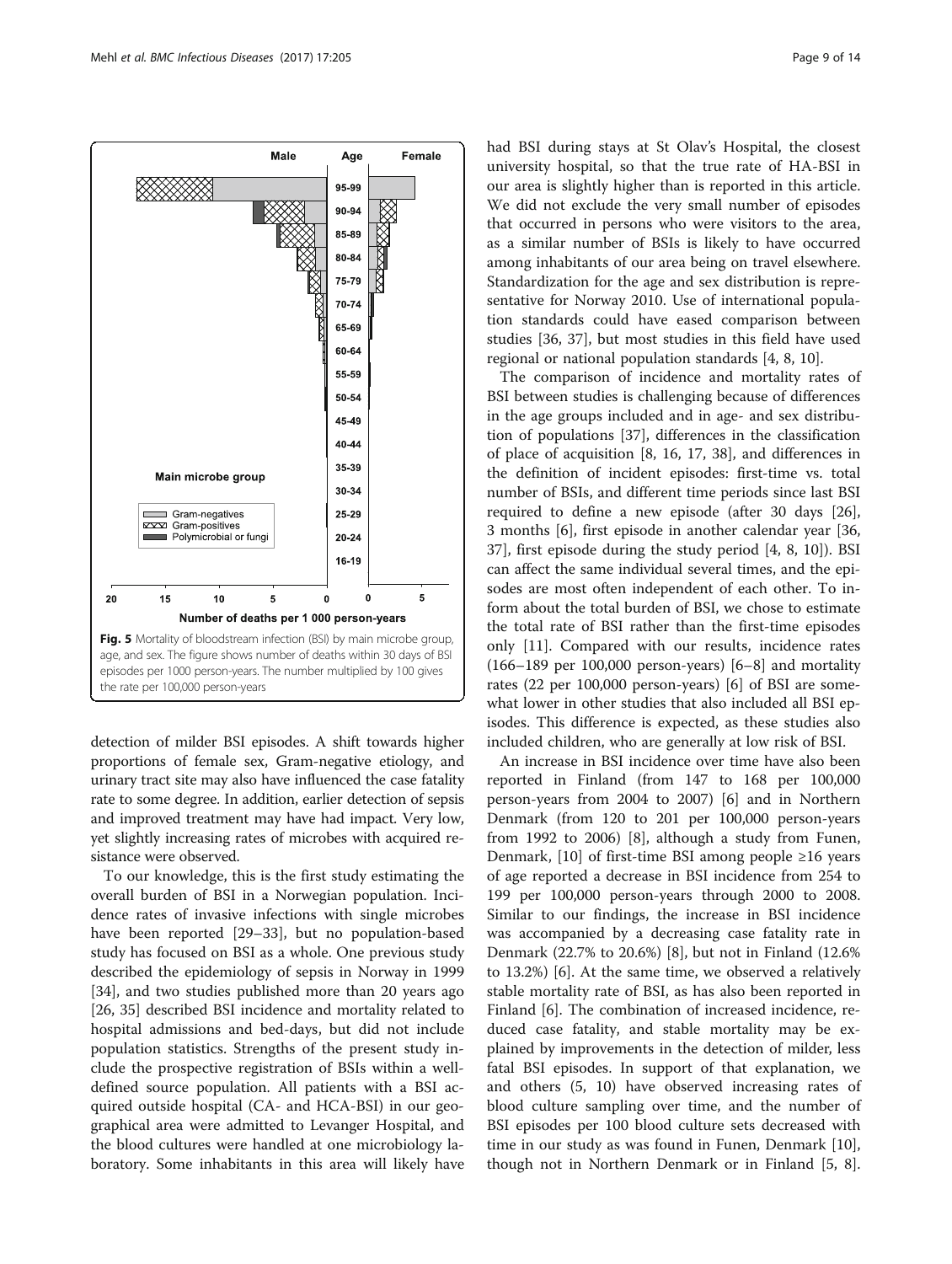|                                     | 2002-2007      |                                                     |                                                            | 2008-2013  |                                                     |                                                            |  |
|-------------------------------------|----------------|-----------------------------------------------------|------------------------------------------------------------|------------|-----------------------------------------------------|------------------------------------------------------------|--|
| Group of BSI                        | $\sqrt{n}$     | Observed<br>mortality rate <sup>a</sup><br>(95% CI) | Age and sex<br>standardized<br>mortality rate <sup>b</sup> | $\sqrt{n}$ | Observed<br>mortality rate <sup>a</sup><br>(95% CI) | Age and sex<br>standardized<br>mortality rate <sup>b</sup> |  |
| All BSIs                            | 158            | $37(32-44)$                                         | 35                                                         | 141        | $32(17-53)$                                         | 29                                                         |  |
| Place of acquisition                |                |                                                     |                                                            |            |                                                     |                                                            |  |
| CA-BSI                              | 50             | $12(9-16)$                                          | 11.0                                                       | 35         | $7.9(5.5 - 11.0)$                                   | 7.1                                                        |  |
| <b>HCA-BSI</b>                      | 77             | $18(15-23)$                                         | 17.0                                                       | 86         | $19(16-24)$                                         | 17.3                                                       |  |
| HA-BSI                              | 31             | $7(5-11)$                                           | 7.0                                                        | 20         | $4.5(2.8 - 7.0)$                                    | 4.1                                                        |  |
| Infection focus                     |                |                                                     |                                                            |            |                                                     |                                                            |  |
| Urinary tract                       | 28             | $7(4-10)$                                           | 6.2                                                        | 35         | $7.9(5.5 - 11.0)$                                   | 7.0                                                        |  |
| Lungs                               | 47             | $11(8-15)$                                          | 10.4                                                       | 28         | $6.3(4.2-9.1)$                                      | 5.7                                                        |  |
| Biliary tract                       | $\overline{7}$ | $1.7(0.7-3.5)$                                      | 1.6                                                        | 8          | $1.8(0.78 - 3.6)$                                   | 1.5                                                        |  |
| Gastrointestinal tract              | 11             | $2.6(1.2-4.7)$                                      | 2.4                                                        | 5          | $1.1(0.37 - 2.6)$                                   | 1.0                                                        |  |
| Skin or soft tissue                 | 16             | $3.8(2.2-6.2)$                                      | 3.5                                                        | 18         | $4.1(2.4-6.4)$                                      | 3.7                                                        |  |
| Other                               | 14             | $3.4(1.8-5.6)$                                      | 3.0                                                        | 14         | $3.2(1.7-5.3)$                                      | 2.9                                                        |  |
| Unknown                             | 35             | $8(6-12)$                                           | 7.8                                                        | 33         | $7.5(5.1 - 10.4)$                                   | 6.8                                                        |  |
| Microbe group                       |                |                                                     |                                                            |            |                                                     |                                                            |  |
| Gram-negative BSI                   | 64             | $15(12-20)$                                         | 14.4                                                       | 64         | $14(11-18)$                                         | 13.0                                                       |  |
| Gram-positive BSI                   | 81             | $19(15-24)$                                         | 17.9                                                       | 63         | $14(11-18)$                                         | 12.7                                                       |  |
| Polymicrobial or fungal BSI         | 13             | $3.1(1.7-5.3)$                                      | 2.8                                                        | 14         | $3.2(1.7-5.3)$                                      | 2.8                                                        |  |
| Microbes (the four most common) $c$ |                |                                                     |                                                            |            |                                                     |                                                            |  |
| Escherichia coli                    | 31             | $7(5-11)$                                           | 7.1                                                        | 28         | $6.3(4.2-9.1)$                                      | 5.7                                                        |  |
| Streptococcus pneumoniae            | 22             | $5(3-8)$                                            | 4.8                                                        | 9          | $2.1(0.9-3.8)$                                      | 1.9                                                        |  |
| Staphylococcus aureus               | 30             | $7(5-10)$                                           | 6.7                                                        | 30         | $7(5-10)$                                           | 6.1                                                        |  |
| Klebsiella spp.                     | 8              | $1.7(0.7-3.5)$                                      | 1.6                                                        | 12         | $2.7(1.4-4.7)$                                      | 2.4                                                        |  |

<span id="page-9-0"></span>Table 5 Mortality of bloodstream infection (BSI) in two time periods in an area of Mid-Norway. Number of deaths and observed and standardized mortality rates are shown

apeath within 30 days of BSI episodes per 100,000 person-years (417,682 person-years in 2002–2007; 442,948 person-years in 2008–2013)<br>Page and sex standardized to the nonulation of Nonuav 2010

b<sub>age and sex standardized to the population of Norway 2010</sub>

c mortality in BSI episodes with less common microbes is shown in Additional file [1](#page-11-0): Table S7

Alternatively, the true mortality rate of BSI may have decreased, but the higher detection rate of BSIs may have led to more deaths being attributed to BSI, thus masking a true decline in mortality. In 2007, we updated our local recommendations on sepsis diagnosis and treatment, based on the guidelines of the international Surviving Sepsis Campaign [[39](#page-12-0)], and we performed regular teaching sessions about sepsis for physicians and nurses and implemented standardized observation of patients with suspected sepsis at the wards. Earlier detection and treatment may have improved survival of BSI towards the end of the study period. An in-depth discussion of case fatality rate in the present BSI cohort is given elsewhere [\[18](#page-12-0)–[22\]](#page-12-0).

The high incidence and mortality of BSI in the older ages in our study, particularly in men, corresponds to what has also been reported by others [[4, 6](#page-12-0), [40](#page-12-0), [41](#page-12-0)]. While the absolute number of BSIs decreased beyond 85 years, the population beyond this age is progressively

smaller and the incidence continued to increase. As the proportion of older people will rise in our part of the world in the decades to come [[12](#page-12-0), [13](#page-12-0)], the challenges associated with BSI will escalate.

Compared to our results, HA-BSI accounted for a higher proportion of BSIs (15–58%) in most recent publications, whereas CA-BSI accounted for a lower proportion (18–44%) [\[1](#page-12-0), [42\]](#page-12-0). An increasing rate of HCA-BSI with time, similar to our results, was also recently reported from Denmark [[8](#page-12-0)], whereas another Danish study found no change with time in HCA-BSI, though reported decreasing incidence rates for both CA-BSI and HA-BSI [\[10](#page-12-0)]. In the present study as well as in a Finnish study [\[6](#page-12-0)], Gram-negative BSI was most frequent in females whereas Gram-positive BSI predominated in males. During the study period, Gram-negative BSIs increased whereas Gram-positive BSIs decreased. Similar trends were found in Australia [[43\]](#page-12-0). In Finland, however, both Gram-positive and Gram-negative BSIs increased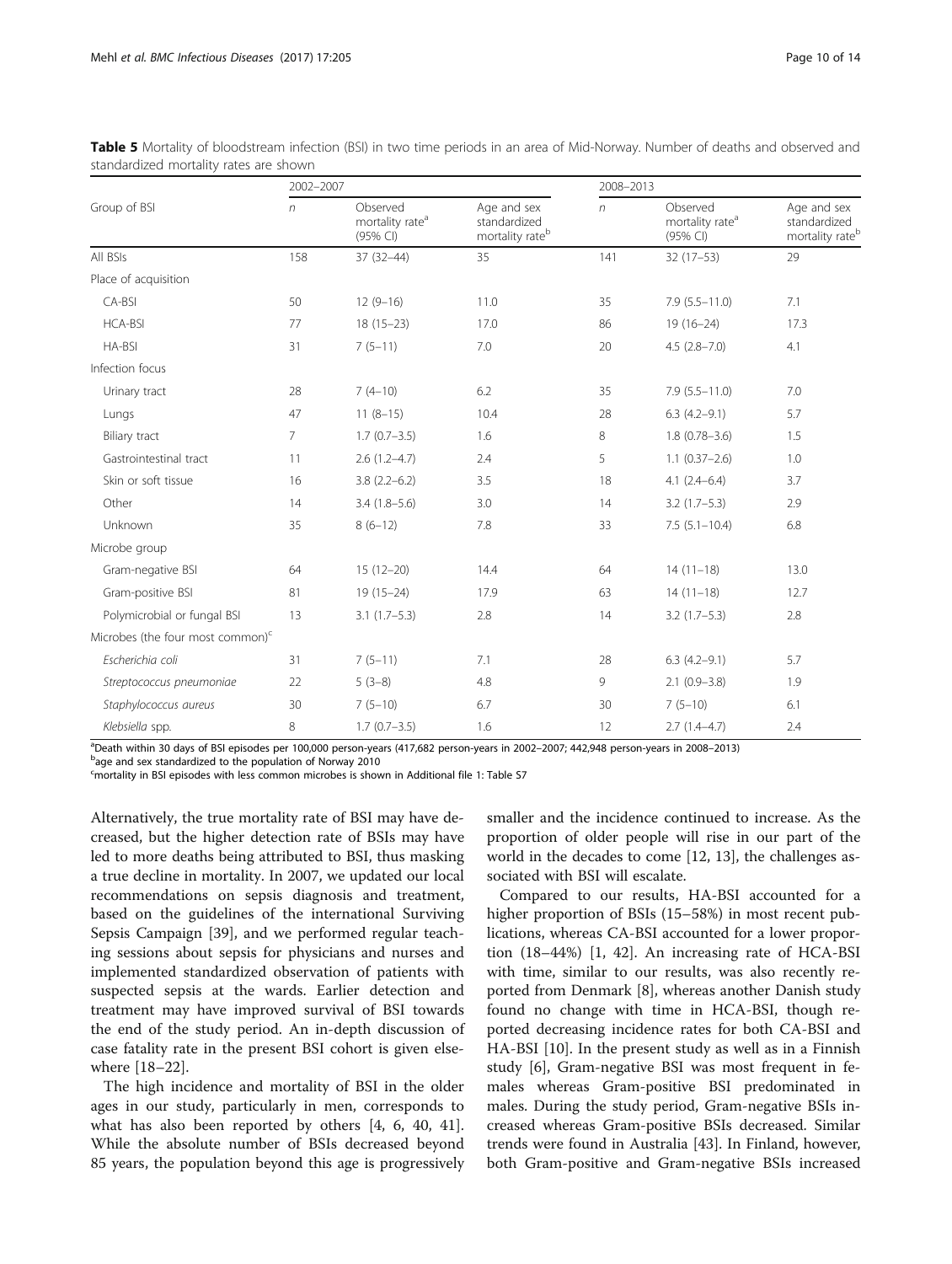<span id="page-10-0"></span>

|                              |         | <b>Table 6</b> Age-adjusted time trends in bloodstream infection (BSI) mortality stratified by sex. BSI rate ratios per calendar year by |
|------------------------------|---------|------------------------------------------------------------------------------------------------------------------------------------------|
| Poisson regression are shown |         |                                                                                                                                          |
|                              | Females | Males                                                                                                                                    |
|                              |         |                                                                                                                                          |

|                                 | Females                       |            | Males                         |            |  |  |
|---------------------------------|-------------------------------|------------|-------------------------------|------------|--|--|
|                                 | Mortality rate ratio (95% CI) | $p$ -value | Mortality rate ratio (95% CI) | $p$ -value |  |  |
| BSI, all                        | 1.014 (0.965-1.067)           | 0.58       | $0.974(0.933 - 1.017)$        | 0.23       |  |  |
| Place of acquisition            |                               |            |                               |            |  |  |
| Community acquired              | $0.917(0.838 - 1.002)$        | 0.056      | 0.979 (0.8980-1.068)          | 0.64       |  |  |
| Health care-associated          | 1.074 (0.999-1.154)           | 0.052      | 0.982 (0.928-1.039)           | 0.53       |  |  |
| Hospital acquired               | $0.998(0.882 - 1.129)$        | 0.97       | $0.915(0.825 - 1.015)$        | 0.095      |  |  |
| Infection focus                 |                               |            |                               |            |  |  |
| Urinary tract                   | $0.989(0.893 - 1.095)$        | 0.83       | 1.114 (1.001-1.239)           | 0.047      |  |  |
| Lungs                           | 1.018 (0.908-1.140)           | 0.76       | 0.910 (0.838-0.988)           | 0.024      |  |  |
| Biliary tract                   | 0.982 (0.740-1.303)           | 0.90       | 1.030 (0.867-1.226)           | 0.73       |  |  |
| Gastrointestinal tract          | $0.978$ $(0.800 - 1.195)$     | 0.83       | $0.891$ $(0.724 - 1.097)$     | 0.28       |  |  |
| Skin or soft tissue             | 1.007 (0.855-1.186)           | 0.93       | $0.994(0.880 - 1.122)$        | 0.92       |  |  |
| Other                           | $0.913(0.782 - 1.065)$        | 0.25       | 1.024 (0.879-1.193)           | 0.76       |  |  |
| Unknown                         | 1.086 (0.981-1.202)           | 0.11       | $0.922$ (0.836-1.017)         | 0.10       |  |  |
| Microbe group                   |                               |            |                               |            |  |  |
| Gram-negative BSI               | 1.023 (0.953-1.098)           | 0.53       | $1.011(0.941 - 1.085)$        | 0.77       |  |  |
| Gram-positive BSI               | $0.999(0.921 - 1.084)$        | 0.99       | 0.937 (0.884-0.993)           | 0.027      |  |  |
| Polymicrobial or fungal BSI     | $0.952(0.829 - 1.093)$        | 0.49       | 1.072 (0.911-1.260)           | 0.40       |  |  |
| Microbes (the four most common) |                               |            |                               |            |  |  |
| Escherichia coli                | $1.014(0.911 - 1.129)$        | 0.79       | $0.957(0.964 - 1.060)$        | 0.40       |  |  |
| Streptococcus pneumoniae        | $0.971(0.812 - 1.161)$        | 0.75       | $0.850(0.745 - 0.971)$        | 0.017      |  |  |
| Staphylococcus aureus           | $0.985(0.880 - 1.103)$        | 0.80       | 0.972 (0.882-1.070)           | 0.56       |  |  |
| Klebsiella spp.                 | 1.169 (0.960-1.425)           | 0.12       | 1.107 (0.916-1.338)           | 0.29       |  |  |

during 2004–2007 [[6\]](#page-12-0). In most other BSI studies as well as in the present study,  $[4, 8, 11, 38, 44]$  $[4, 8, 11, 38, 44]$  $[4, 8, 11, 38, 44]$  $[4, 8, 11, 38, 44]$  $[4, 8, 11, 38, 44]$  E. coli, S. pneumoniae, and S. aureus were the three most commonly occurring BSI microbes, accounting for more than onehalf of all BSI episodes. The incidence rate of E. coli was higher in our study than in other studies (43 per 100,000 person-years reported both from Finland [[6\]](#page-12-0) and England [\[7](#page-12-0)]), which, however, also included children. One Danish study [[10\]](#page-12-0) found a decreasing incidence rate of E. coli (70 to 57 per 100,000 person-years). However, another Danish study [\[8\]](#page-12-0) reported an increasing rate of E. coli and reported increased rates of BSI from the urinary tract, similar to the pattern observed by us.

A decreasing occurrence [\[11](#page-12-0), [45](#page-13-0)–[48\]](#page-13-0) and mortality [[47\]](#page-13-0) of *S. pneumoniae* is reported in Norway and other countries after the introduction of pneumococcal conjugate vaccines. In Norway, the vaccine was implemented in the immunization program for children in 2006. However, a reduced occurrence of invasive pneumococcal infection is seen also among adults and even among elderly people, due to a herd effect [\[11](#page-12-0), [47](#page-13-0)]. Furthermore, pneumococcal vaccine is recommended for people >65 years and for those who have undergone an invasive pneumococcal infection. Noteworthy, the decreased rate of S. pneumoniae BSI in our study was observed in males but not in females. A possible explanation of this sex difference may be differences in smoking habits, which is a risk factor for invasive pneumococcal disease [[49](#page-13-0)]. The peak prevalence of smoking in Norwegian males occurred 20 years earlier than in females, whose peak prevalence cohort is now in the age group 65–79 years [\[50](#page-13-0)].

The incidence of S. aureus BSI in our study was similar to a recent study from an area of South-East Norway (27.6 per 100,000 person-years) [\[32\]](#page-12-0). The present study as well as others [\[6, 32](#page-12-0)] found a higher rate of S. aureus BSI in males than in females. The large proportion of HCA infections among the S. *aureus* BSIs was also described in a previous report from our catchment area [[21](#page-12-0)]. Klebsiella spp. showed a higher and more increasing (10 to 18 per 100,000 person-years) incidence rate in our study than was found in a Canadian study (7 per 100,000 during 2000–2007) [[51\]](#page-13-0). A nationwide study of invasive Pseudomonas aeruginosa infection in Norway 1999–2002 found an incidence rate of 3.2 per 100,000 person-years [\[31\]](#page-12-0), which was lower than was found in the present study. The incidence rate of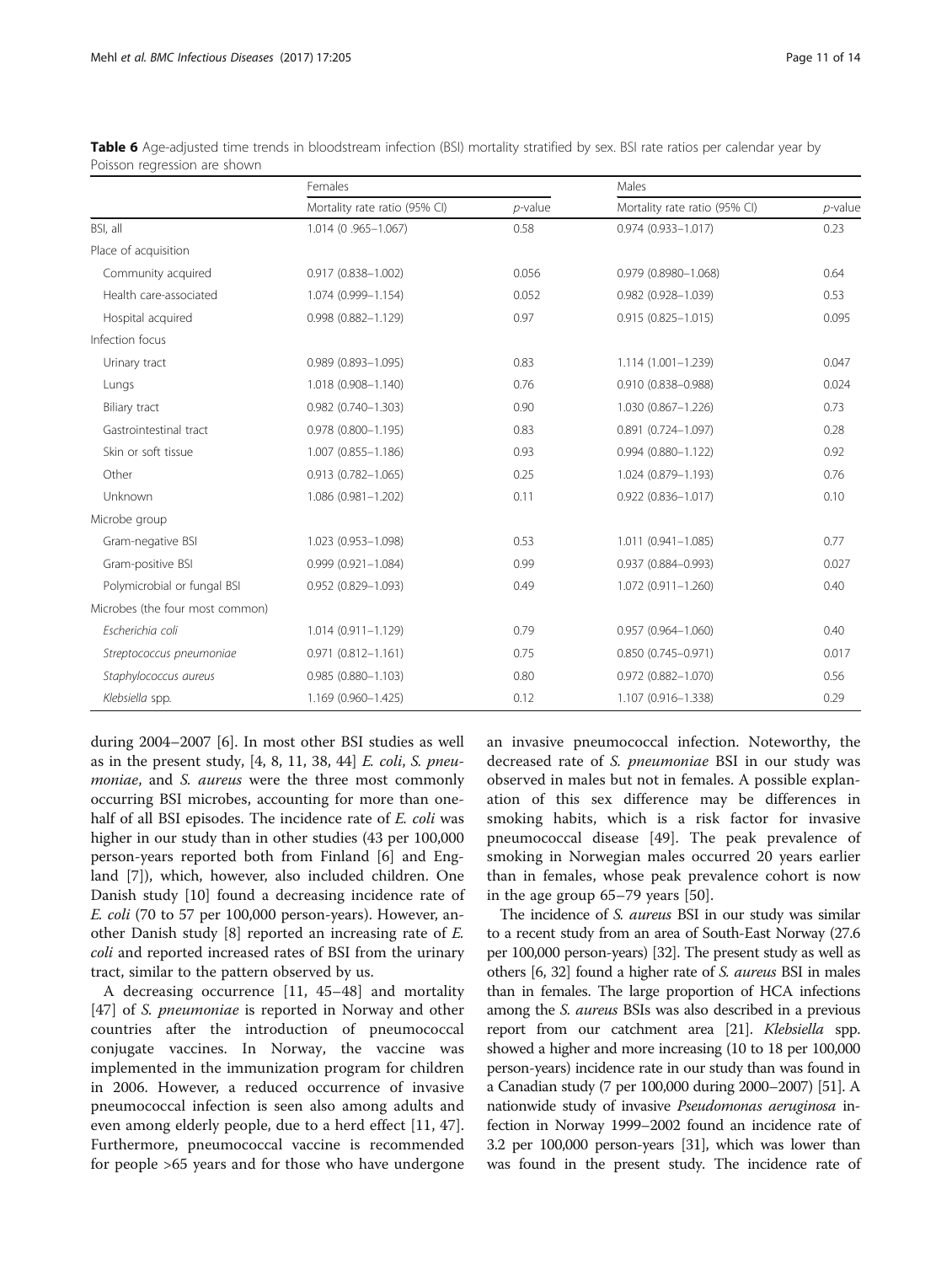<span id="page-11-0"></span>candida BSI in our study was slightly lower than what was found in a nationwide study from Norway 2004–2012 (3.9 per 100,000 person-years) [\[30\]](#page-12-0).

The incidence rate of MRSA in our study was similar to what was found in Copenhagen, Finland, and Western Sweden 2005–08 (<1 per 100,000 person-years) [\[36\]](#page-12-0), and much lower than what was found in Canada and Australia 2005–08 (7.4 and 4.9 per 100,000 person-years) [\[36](#page-12-0)] and in the US and the UK 2006–08 (22 and 3.5 per 100,000 person-years) [\[52\]](#page-13-0). Even though ESBL-E has been a rapidly increasing challenge the last 15 years [[53](#page-13-0), [54](#page-13-0)], populationbased incidence rates for ESBL-E are, so far, not commonly reported. Two Canadian studies found substantially higher and more increasing rates of community onset infections with ESBL-producing microbes (5.5 per 100,000 personyears in 2000–2002 [\[55\]](#page-13-0), 10.6 per 100,000 person-years some years later [\[53\]](#page-13-0)) than in the present study.

### Conclusions

Overall, both the incidence and the mortality rates of BSI increased significantly by age, particularly in males. As the proportion of older people increases, geriatric BSIs will be an escalating challenge. The rate of BSI episodes increased through the study period, but the mortality rate was mainly unchanged, and the case fatality rate decreased. A more than twofold increase in the rate of BSI sampling may have contributed to the detection of milder and ultimately less fatal episodes and a shift towards higher proportions of female sex, Gram-negative etiology, and urinary tract site, but earlier detection and improved treatment may have had impact. In pneumococcal BSI, the incidence as well as the mortality decreased in males but not in females. Pneumococcal vaccine probably has contributed, and the difference between sexes is possibly due to sex-specific changes in smoking habits. We observed very low yet slightly increasing rates of microbes with acquired resistance.

## Additional file

[Additional file 1: Table S1.](dx.doi.org/10.1186/s12879-017-2291-2) Incidence of bloodstream infection in 5-year age groups stratified by sex. Table S2. Incidence and mortality of hospital acquired bloodstream infection. Table S3. Incidence of bloodstream infection and blood culture sampling by calendar year. **Table S4.** Incidence and mortality of hospital acquired bloodstream infection in 2002-2007 compared to 2008-2013. Table S5. Less common bloodstream infection microbes in two time periods in an area of Mid-Norway. Table S6. Mortality of bloodstream infection in 5-year age groups stratified by sex. Table S7. Mortality of bloodstream infection with less common microbes. Table S8. Case fatality rate of bloodstream infection in two time periods. Table S9. Rate of blood culture sampling in 2002–2007 compared to 2008–2013. (DOCX 60 kb)

#### Abbreviations

ADR: Acquired drug resistance; BSI: Bloodstream infection; CA: Community acquired; ESBL-E: Extended-spectrum beta-lactamase producing Enterobacteriaceae; HA: Hospital acquired; HCA: Healthcare-associated; MRSA: Methicillin-resistant Staphylococcus aureus; PNSP: Penicillin-non-susceptible pneumococci

#### Acknowledgments

We would like to thank our research nurses for diligent and accurate work in the data collection process. We would also like to thank the staff at the Microbiology Laboratory, Levanger Hospital, for consecutively including cases and sending registration forms to physicians treating the patients at the wards.

#### Funding

This work is supported by the Unit for Applied Clinical Research, Norwegian University of Science and Technology; the Liaison Committee between the Central Norway Regional Health Authority (RHA) and the Norwegian University of Science and Technology (NTNU); St Olav's University Hospital; the Norwegian Surveillance Programme for Antimicrobial Resistance; and by Nord-Trøndelag Hospital Trust's Fund for Research and Improvement.

#### Availability of data and material

The data that support the findings of this study are available from Nord-Trøndelag Hospital Trust but restrictions apply to the availability of these data, which were used under license for the current study, and so are not publicly available. Data are however available from the authors upon reasonable request and with permission of Nord-Trøndelag Hospital Trust.

#### Authors' contributions

AM conceived the study and participated in design, data collection, statistical analysis, interpretation of the data, and drafting of the manuscript. BOÅ participated in design, statistical analysis, data interpretation, and drafting of the manuscript. SL participated in design, statistical analysis, data interpretation, and drafting of the manuscript. JP participated in design, data collection and drafting of the manuscript. ES contributed to design, interpretation of the data, and drafting of the manuscript. JKD participated in study design, data interpretation and drafting of the manuscript. SH participated in design, data interpretation, and drafting of the manuscript. THE participated in design, data collection, statistical analysis, and drafting of the manuscript. All the authors read and approved the final manuscript.

#### Competing interests

The authors declare that they have no competing interests.

#### Consent for publication

Not applicable.

#### Ethics approval and consent to participate

The study was approved by the Regional Committee for Medical and Health Research Ethics, Health Region IV, Norway. The Ethics Committee waived the need for informed consent, as this was an observational study, the treatment of the patients was standard, and no samples were taken for the purposes of the research.

#### Author details

<sup>1</sup>Department of Medicine, Levanger Hospital, Nord-Trøndelag Hospital Trust, post box 333, Levanger N-7601, Norway. <sup>2</sup>Unit for Applied Clinical Research, Department of Cancer Research and Molecular Medicine, Norwegian University of Science and Technology, Trondheim, Norway. <sup>3</sup>Mid-Norway Sepsis Research Group, Faculty of Medicine, NTNU, Trondheim, Norway. 4 Department of Public Health and General Practice, Norwegian University of Science and Technology, Trondheim, Norway. <sup>5</sup>Department of Endocrinology, St Olav's Hospital, Trondheim University Hospital, Trondheim, Norway. <sup>6</sup>Regional Centre for Child and Youth Mental Health and Child Welfare – Central Norway, Norwegian University of Science and Technology, Trondheim, Norway. <sup>7</sup>Centre of Molecular Inflammation Research, Department of Cancer Research and Molecular Medicine, Norwegian University of Science and Technology, Trondheim, Norway. <sup>8</sup>Clinic of Anaesthesia and Intensive Care, St Olav's Hospital, Trondheim University Hospital, Trondheim, Norway. <sup>9</sup>Department of Circulation and Medical Imaging, Norwegian University of Science and Technology, Trondheim, Norway. <sup>10</sup>Department of Infectious Diseases, St Olav's Hospital, Trondheim University Hospital, Trondheim, Norway. 11Department of Research and Development, Haukeland University Hospital, Bergen, Norway. <sup>12</sup>Department of Clinical Science, University of Bergen, Bergen, Norway. 13Department of Surgery, Levanger Hospital, Nord-Trøndelag Hospital Trust, Levanger, Norway.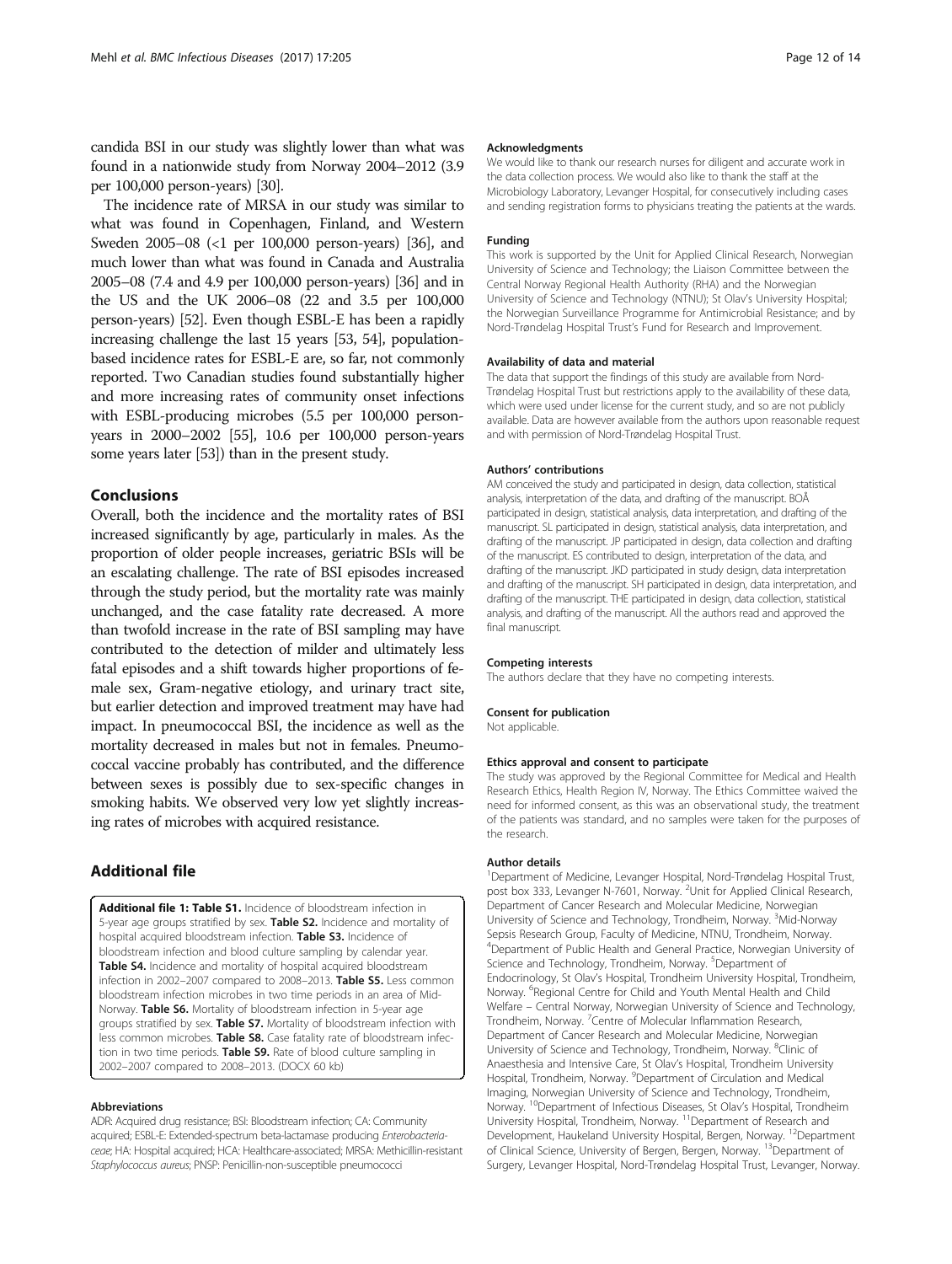#### <span id="page-12-0"></span>Received: 7 September 2016 Accepted: 24 February 2017 Published online: 11 March 2017

#### References

- 1. Goto M, Al-Hasan MN. Overall burden of bloodstream infection and nosocomial bloodstream infection in North America and Europe. Clin Microbiol Infect. 2013;19(6):501–9.
- 2. Filice GA, Van Etta LL, Darby CP, Fraser DW. Bacteremia in Charleston County, South Carolina. Am J Epidemiol. 1986;123(1):128–36.
- 3. Madsen KM, Schonheyder HC, Kristensen B, Sorensen HT. Secular trends in incidence and mortality of bacteraemia in a Danish county 1981-1994. APMIS. 1999;107(3):346–52.
- 4. Uslan DZ, Crane SJ, Steckelberg JM, Cockerill 3rd FR, St Sauver JL, Wilson WR, Baddour LM. Age- and sex-associated trends in bloodstream infection: a population-based study in Olmsted County, Minnesota. Arch Intern Med. 2007;167(8):834–9.
- 5. Skogberg K, Lyytikainen O, Ruutu P, Ollgren J, Nuorti JP. Increase in bloodstream infections in Finland, 1995-2002. Epidemiol Infect. 2008;136(1):108–14.
- 6. Skogberg K, Lyytikainen O, Ollgren J, Nuorti JP, Ruutu P. Population-based burden of bloodstream infections in Finland. Clin Microbiol Infect. 2012; 18(6):E170–176.
- 7. Wilson J, Elgohari S, Livermore DM, Cookson B, Johnson A, Lamagni T, Chronias A, Sheridan E. Trends among pathogens reported as causing bacteraemia in England, 2004-2008. Clin Microbiol Infect. 2011;17(3):451–8.
- Sogaard M, Norgaard M, Dethlefsen C, Schonheyder HC. Temporal changes in the incidence and 30-day mortality associated with bacteremia in hospitalized patients from 1992 through 2006: a population-based cohort study. Clin Infect Dis. 2011;52(1):61–9.
- 9. Douglas MW, Lum G, Roy J, Fisher DA, Anstey NM, Currie BJ. Epidemiology of community-acquired and nosocomial bloodstream infections in tropical Australia: a 12-month prospective study. Trop Med Int Health. 2004;9(7):795–804.
- 10. Nielsen SL, Pedersen C, Jensen TG, Gradel KO, Kolmos HJ, Lassen AT. Decreasing incidence rates of bacteremia: a 9-year population-based study. J Infect. 2014;69(1):51–9.
- 11. Laupland KB. Incidence of bloodstream infection: a review of populationbased studies. Clin Microbiol Infect. 2013;19(6):492–500.
- 12. High KP. Why should the infectious diseases community focus on aging and care of the older adult? Clinical Infectious Diseases. 2003;37(2):196–200.
- 13. Schneider EL. Aging in the third millennium. Science. 1999;283(5403):796–7.
- 14. Nathan C, Cars O. Antibiotic resistance–problems, progress, and prospects. N Engl J Med. 2014;371(19):1761–3.
- 15. World Health Organization: Antimicrobial resistance: Global report on surveillance. Geneva; 2014. [http://www.who.int/drugresistance/documents/](http://www.who.int/drugresistance/documents/surveillancereport/en) [surveillancereport/en.](http://www.who.int/drugresistance/documents/surveillancereport/en) Accessed 15 Aug 2016.
- 16. Siegman-Igra Y, Fourer B, Orni-Wasserlauf R, Golan Y, Noy A, Schwartz D, Giladi M. Reappraisal of community-acquired bacteremia: a proposal of a new classification for the spectrum of acquisition of bacteremia. Clinical Infectious Diseases. 2002;34(11):1431–9.
- 17. Friedman ND, Kaye KS, Stout JE, McGarry SA, Trivette SL, Briggs JP, Lamm W, Clark C, MacFarquhar J, Walton AL, et al. Health care-associated bloodstream infections in adults: a reason to change the accepted definition of community-acquired infections. Ann Intern Med. 2002;137(10):791–7.
- 18. Mehl A, Harthug S, Lydersen S, Paulsen J, Asvold BO, Solligard E, Damas JK, Edna TH. Prior statin use and 90-day mortality in Gram-negative and Grampositive bloodstream infection: a prospective observational study. European Journal Of Clinical Microbiology & Infectious Diseases. 2014;34(3):609–17.
- 19. Torsvik M, Gustad LT, Mehl A, Bangstad IL, Vinje LJ, Damas JK, Solligard E. Early identification of sepsis in hospital inpatients by ward nurses increases 30-day survival. Crit Care. 2016;20(1):244.
- 20. Mehl A, Åsvold BO, Kümmel A, Lydersen S, Paulsen J, Haugan I, Solligård E, Damås JK, Harthug S, Edna TH. Trends in antimicrobial resistance and empiric antibiotic therapy of bloodstream infections at a general hospital in Mid-Norway: a prospective observational study. BMC Infect Dis. 2017;17(1):116.
- 21. Paulsen J, Mehl A, Askim A, Solligard E, Asvold BO, Damas JK. Epidemiology and outcome of Staphylococcus aureus bloodstream infection and sepsis in a Norwegian county 1996-2011: an observational study. BMC Infect Dis. 2015;15:116.
- 22. Askim A, Mehl A, Paulsen J, DeWan AT, Vestrheim DF, Asvold BO, Damas JK, Solligard E. Epidemiology and outcome of sepsis in adult patients with

Streptococcus pneumoniae infection in a Norwegian county 1993-2011: an observational study. BMC Infect Dis. 2016;16(1):223.

- 23. Nolte FS, Williams JM, Jerris RC, Morello JA, Leitch CD, Matushek S, Schwabe LD, Dorigan F, Kocka FE. Multicenter clinical evaluation of a continuous monitoring blood culture system using fluorescent-sensor technology (BACTEC 9240). J Clin Microbiol. 1993;31(3):552–7.
- 24. Murray PR, Baron EJ, Jorgensen JH, Pfaller MA, Yolken RH. Manual of Clinical Microbiology. 8th ed. Washington: American Society for Microbiology; 2003.
- 25. Levy MM, Fink MP, Marshall JC, Abraham E, Angus D, Cook D, Cohen J, Opal SM, Vincent JL, Ramsay G, et al. 2001 SCCM/ESICM/ACCP/ATS/SIS International Sepsis Definitions Conference. Intensive care medicine. 2003;29(4):530–8.
- 26. Haug JB, Harthug S, Kalager T, Digranes A, Solberg CO. Bloodstream infections at a Norwegian university hospital, 1974-1979 and 1988-1989: changing etiology, clinical features, and outcome. Clinical Infectious Diseases. 1994;19(2):246–56.
- 27. Weinstein MP, Reller LB, Murphy JR, Lichtenstein KA. The clinical significance of positive blood cultures: a comprehensive analysis of 500 episodes of bacteremia and fungemia in adults. I. Laboratory and epidemiologic observations. Rev Infect Dis. 1983;5:35–53.
- 28. Lydersen S, Fagerland MW, Laake P. Categorical data and contingency tables. In: Veierød S, Lydersen S, Laake P, editors. Medical statistics in clinical and methodological research. Oslo: Gyldendal akademisk; 2012. p. 48–89.
- 29. Sandven P, Bevanger L, Digranes A, Haukland HH, Mannsaker T, Gaustad P, Norwegian Yeast Study G. Candidemia in Norway (1991 to 2003): results from a nationwide study. J Clin Microbiol. 2006;44(6):1977–81.
- 30. Hesstvedt L, Gaustad P, Andersen CT, Haarr E, Hannula R, Haukland HH, Hermansen NO, Larssen KW, Mylvaganam H, Ranheim TE, Sandven P. Twenty-two years of candidaemia surveillance: results from a Norwegian national study. Clin Microbiol Infect. 2015;21(10):938–45.
- 31. Iversen BG, Brantsaeter AB, Aavitsland P. Nationwide study of invasive Pseudomonas aeruginosa infection in Norway: importance of underlying disease. J Infect. 2008;57(2):139–46.
- 32. Blomfeldt A, Eskesen AN, Aamot HV, Leegaard TM, Bjornholt JV. Populationbased epidemiology of Staphylococcus aureus bloodstream infection: clonal complex 30 genotype is associated with mortality. European Journal Of Clinical Microbiology & Infectious Diseases. 2016;35(5):803–13.
- 33. Naseer U, Steinbakk M, Blystad H, Caugant DA. Epidemiology of invasive group A streptococcal infections in Norway 2010-2014: A retrospective cohort study. European Journal Of Clinical Microbiology & Infectious Diseases. 2016;35(10): 1639–48.
- 34. Flaatten H. Epidemiology of sepsis in Norway in 1999. Crit Care. 2004;8(4): R180–184.
- 35. Iversen G, Scheel O. Epidemiological aspects of community-acquired and hospital-acquired bacteremia in northern Norway. Scand J Infect Dis. 1993; 25(4):465–70.
- 36. Laupland KB, Lyytikainen O, Sogaard M, Kennedy KJ, Knudsen JD, Ostergaard C, Galbraith JC, Valiquette L, Jacobsson G, Collignon P, et al. The changing epidemiology of Staphylococcus aureus bloodstream infection: a multinational population-based surveillance study. Clin Microbiol Infect. 2013;19(5):465–71.
- 37. Laupland KB. Defining the epidemiology of bloodstream infections: the 'gold standard' of population-based assessment. Epidemiol Infect. 2013; 141(10):2149–57.
- 38. Laupland KB, Church DL. Population-based epidemiology and microbiology of community-onset bloodstream infections. Clin Microbiol Rev. 2014;27(4):647–64.
- 39. Dellinger RP, Carlet JM, Masur H, Gerlach H, Calandra T, Cohen J, Gea-Banacloche J, Keh D, Marshall JC, Parker MM, et al. Surviving Sepsis Campaign guidelines for management of severe sepsis and septic shock. Crit Care Med. 2004;32(3):858–73.
- 40. Laupland KB, Gregson DB, Flemons WW, Hawkins D, Ross T, Church DL. Burden of community-onset bloodstream infection: a population-based assessment. Epidemiol Infect. 2007;135(6):1037–42.
- 41. Laupland KB, Pasquill K, Parfitt EC, Naidu P, Steele L. Burden of communityonset bloodstream infections, Western Interior, British Columbia, Canada. Epidemiol Infect. 2016;144(11):2440–6.
- 42. Son JS, Song JH, Ko KS, Yeom JS, Ki HK, Kim SW, Chang HH, Ryu SY, Kim YS, Jung SI, et al. Bloodstream infections and clinical significance of healthcareassociated bacteremia: a multicenter surveillance study in Korean hospitals. J Korean Med Sci. 2010;25(7):992–8.
- 43. Aung AK, Skinner MJ, Lee FJ, Cheng AC. Changing epidemiology of bloodstream infection pathogens over time in adult non-specialty patients at an Australian